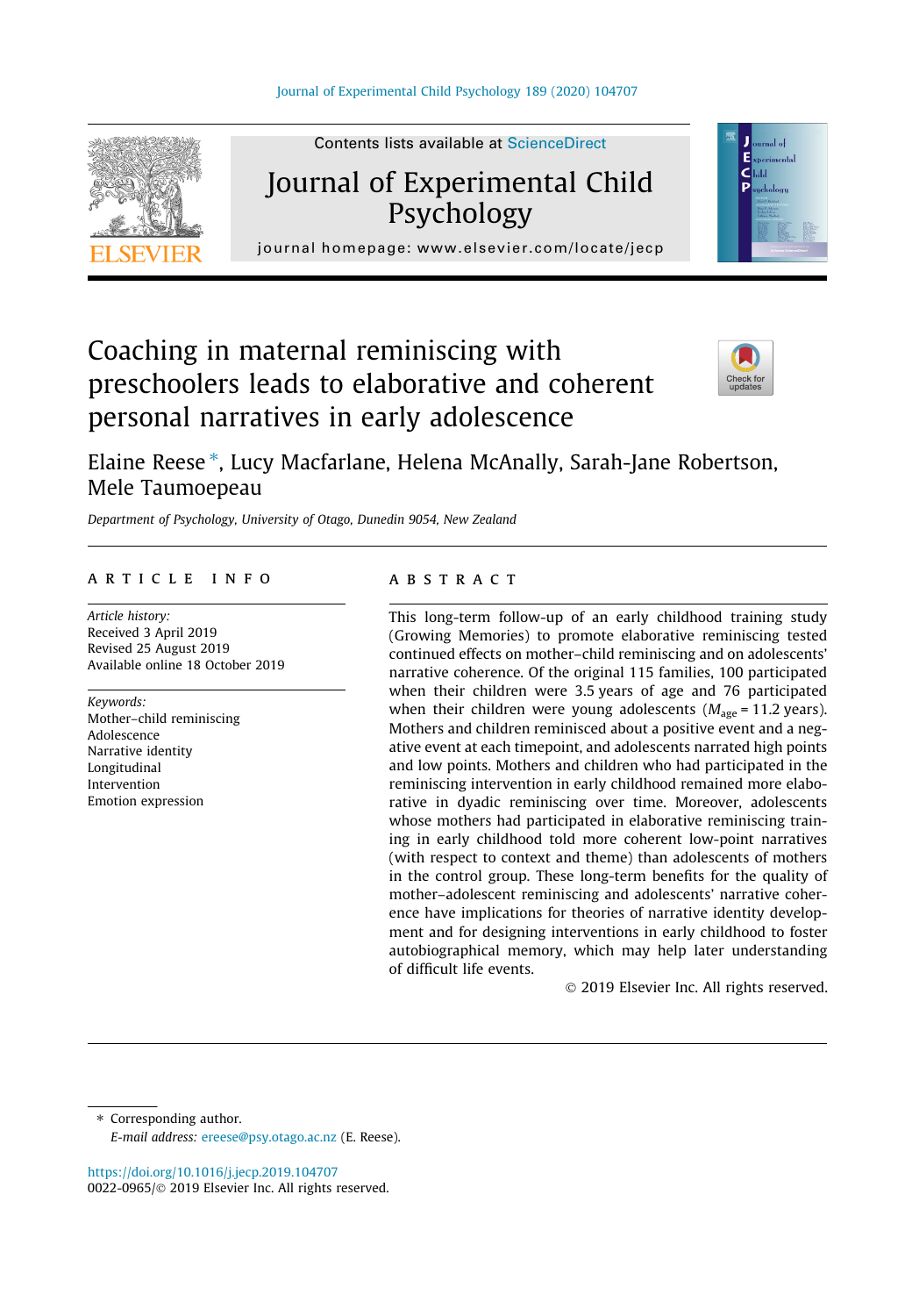## Introduction

Parents in Western cultures reminisce frequently with their young children about a diverse range of past events [\(Bohanek et al., 2009; Nelson, 1993; Wang, 2013\)](#page-15-0). More than three decades of research have shown the importance of reminiscing with young children for their autobiographical memory, narrative, and emotion understanding (see [Fivush, Haden, & Reese, 2006, Salmon & Reese, 2016](#page-16-0), and [Wareham & Salmon, 2006,](#page-17-0) for reviews). Theoretically, this work stems from a sociocultural per-spective on the importance of conversation for children's cognitive development ([Vygotsky, 1978](#page-17-0)). Memory theorists have adapted [Vygotsky \(1978\)](#page-17-0) theory specifically for the role of adult-child conversations about their personal past for fostering young children's cognitive and socioemotional development (e.g., [Fivush & Nelson, 2004; Haden & Ornstein, 2009; Nelson & Fivush, 2004; Peterson, Jesso, &](#page-16-0) [McCabe, 1999; Reese, 2002, 2018](#page-16-0)). All these theories propose that the way adults talk about past autobiographical events is critical for children's memory and narrative development as well as for their understanding and expression of emotions. [Fivush \(2007\)](#page-16-0) proposed that parent–child reminiscing about negative events is particularly important for children's socioemotional development. Many theorists have proposed that these effects of reminiscing with young children are conceptually important for adolescents' later narrative identity (their life stories) and their socioemotional development (e.g., [Fivush, Habermas, Waters, & Zaman, 2011; McLean, Pasupathi, & Pals, 2007; Reese, 2009\)](#page-16-0). The current study focused on the long-term effects of a mother–child reminiscing intervention for mother–adolescent conversations about emotionally charged events and for adolescents' narrative coherence.

## Reminiscing with children

Specifically, when adults discuss shared past events in elaborative and confirming ways, children are hypothesized to be better able to access their own memory representations verbally and to describe their memories through language. Most of the extant research has focused on mother–child conversations because of the prevalence of mother–child talk about the past during early childhood from a young age and across cultures (see [Eisenberg, 1985; Miller, Potts, Fung, Hoogstra, & Mintz,](#page-16-0) [1990;](#page-16-0) but see [Reese & Fivush, 1993](#page-17-0), and [Zaman & Fivush, 2013,](#page-17-0) for research on father–child reminiscing). These theories posit a special role for discussing shared past events in which both partners have access to a memory representation for the same event. This research has demonstrated that mothers who discuss past events in an elaborative fashion—especially by asking children open-ended questions containing new information about the events and confirming children's responses—have children who go on to produce more detailed and more accurate memory accounts themselves over time both with their mothers and with others (e.g., [Farrant & Reese, 2000; Haden, Ornstein, Rudek, & Cameron, 2009;](#page-16-0) [Hudson, 1990; Larkina & Bauer, 2010; Peterson & McCabe, 1992; Reese, Haden, & Fivush, 1993\)](#page-16-0). These studies all are correlational, but they have taken into account alternative explanations of the longterm associations between maternal elaborative reminiscing and children's memory narratives such as maternal education, children's language development, and children's earlier language and recall skills. Most of these longitudinal studies end in early childhood, but two New Zealand samples (both different from the current New Zealand sample) have been followed into adolescence [\(Jack,](#page-16-0) [MacDonald, Reese, & Hayne, 2009; Reese, Jack, & White, 2010; Reese & Robertson, 2018\)](#page-16-0). In both samples, maternal elaborative reminiscing is a strong and unique predictor of adolescents' earlier memories as well as adolescents' longer, more insightful, and more emotionally expressive autobiographical narratives. Yet both of these longitudinal studies were correlational, and thus the causal effect of maternal reminiscing was uncertain.

The experimental work on adults' reminiscing with young children, however, supports these correlational findings. A growing body of short-term and long-term experimental tests of the effects of elaborative reminiscing demonstrates the causal nature of the link with children's autobiographical memory narratives. These experimental studies have been conducted with mothers ([Cleveland &](#page-15-0) [Morris, 2014; Peterson et al., 1999; Reese & Newcombe, 2007; Valentino, Comas, Nuttall, & Thomas,](#page-15-0) [2013; Van Bergen, Salmon, Dadds, & Allen, 2009\)](#page-15-0) and with researchers (see [Cleveland & Morris,](#page-15-0) [2014; Hedrick, Haden, & Ornstein, 2009; McGuigan & Salmon, 2004;](#page-15-0) see also [Reese, 2018,](#page-17-0) for a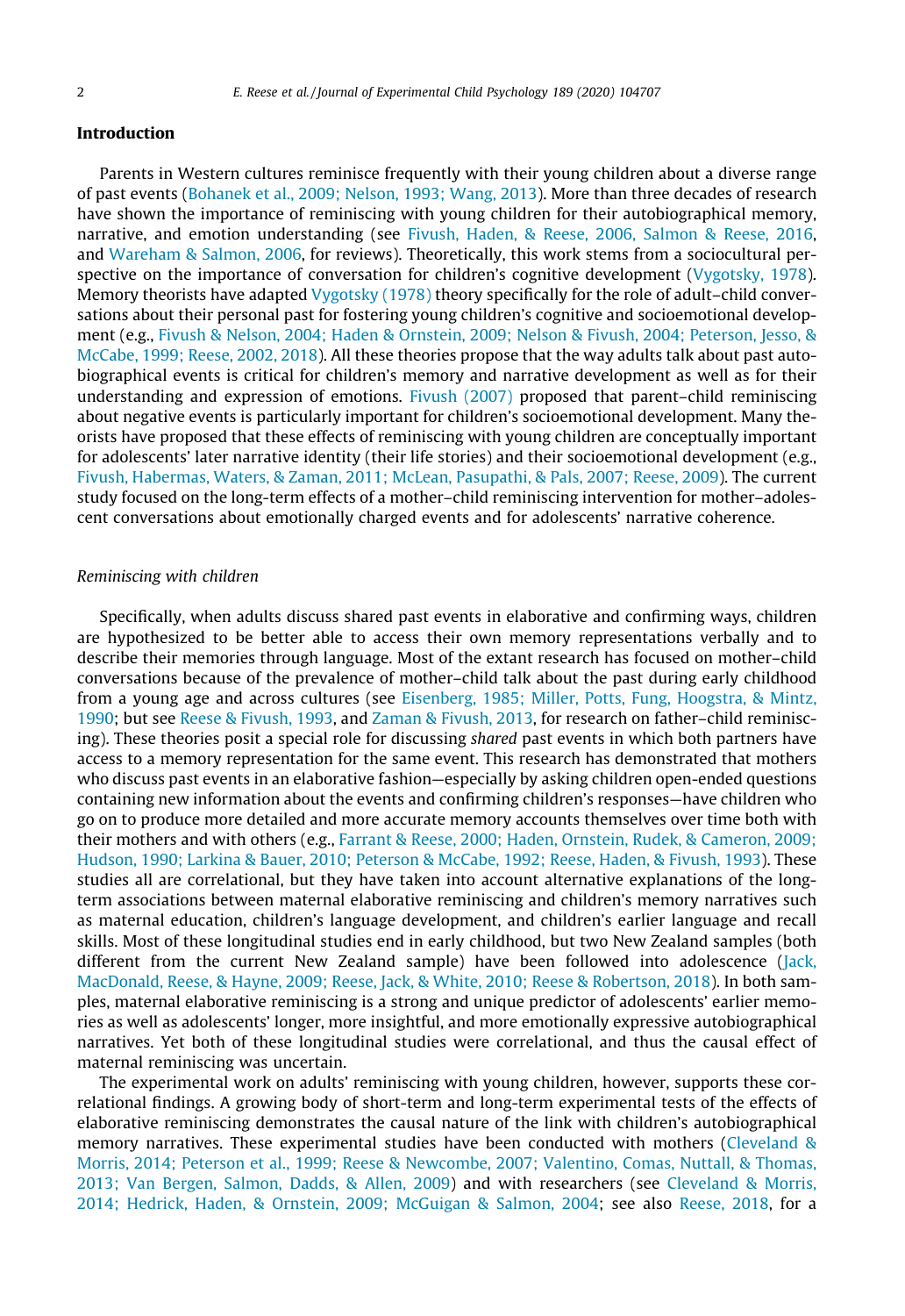review). For the purpose of comparability with the current study, we focus here only on research with mothers.

The typical paradigm is to first collect baseline data on mother–child reminiscing and then teach a randomly assigned subgroup of the mothers to engage in enriched forms of elaborative reminiscing. These coaching sessions take various forms, but they are typically one-on-one sessions in which researchers first explain the importance of reminiscing and then teach mothers specific techniques for elaborative reminiscing (e.g., asking open-ended elaborative questions, following in and extending on children's responses). Some of the interventions focus specifically on elaborative reminiscing about emotions and emotional events. After an intervention phase of varying lengths and with diverse booster sessions, a posttest of mother–child reminiscing is conducted to establish whether mothers in the coaching group did indeed develop more elaborative reminiscing with their young children in comparison with mothers in a control group who did not receive special coaching in reminiscing. In some of these studies, follow-ups have been conducted 6 months to a year later. These studies have demonstrated that mothers from diverse backgrounds are able to adopt the elaborative reminiscing techniques (e.g., [Peterson et al., 1999; Reese & Newcombe, 2007; Valentino et al., 2013; Van Bergen,](#page-16-0) [Salmon, & Dadds, 2018](#page-16-0)). When manipulation checks have been conducted a year later, mothers are found to still be using most of the techniques they were taught (e.g., [Reese & Newcombe, 2007\)](#page-17-0).

These changes in maternal reminiscing translate to benefits at posttest for children in the form of longer and more detailed narratives [\(Peterson et al., 1999; Reese & Newcombe, 2007\)](#page-16-0) that are more coherent ([Cleveland & Morris, 2014](#page-15-0)), contain more emotion references ([Valentino et al., 2013\)](#page-17-0), and sometimes contain more complete and accurate memories with a researcher ([Reese & Newcombe,](#page-17-0) [2007](#page-17-0); but see [Valentino et al., 2013,](#page-17-0) and [Van Bergen et al., 2009,](#page-17-0) for exceptions). In one study focusing on emotional content, mothers who received elaborative reminiscing coaching also reported generalizing the techniques to their everyday talk about ongoing events ([Van Bergen et al., 2018\)](#page-17-0).

This experimental research demonstrates the robust effects of coaching mothers in elaborative reminiscing for children's autobiographical narratives. Yet all these studies to date have focused on the early childhood period, with the longest follow-ups taking place a year after the intervention had ended ([Peterson et al., 1999; Reese & Newcombe, 2007\)](#page-16-0). How enduring might we expect these effects of enriched reminiscing to be both in the way that mothers continue to reminisce with their children at older ages and for children's more mature memory narratives? Children's autobiographical memory continues to develop well past early childhood in the number of details recalled ([Picard,](#page-17-0) [Cousin, Guillery-Girard, Eustache, & Piolino, 2012\)](#page-17-0), in the coherence of their event narratives (see [Reese et al., 2011\)](#page-17-0), and in their meaning making or autobiographical reasoning (e.g., [Habermas & de](#page-16-0) [Silveira, 2008; McLean & Breen, 2009; Reese, Chen, et al., 2014\)](#page-16-0). To fully evaluate theories of the role of adults' reminiscing with young children, it is critical to know whether these effects are maintained for dyadic reminiscing with adolescents and whether any effects translate to benefits for adolescents' narrative coherence.

## Reminiscing with adolescents

In line with [Arnett \(2000\),](#page-15-0) we define adolescence as beginning at 10 or 11 years of age and ending at 18 or 19 years. There is scant extant research on mother–adolescent reminiscing, and it is all crosssectional in design. For instance, in one study of mother–adolescent reminiscing (age range of 11– 18 years and mean of 13.7 years), mothers asked few elaborative questions about emotional events; most of their utterances were instead in the form of confirmations of adolescents' statements [\(McLean & Mansfield, 2011](#page-16-0)). In another study with mid-adolescents (age range of 13–16 years), mothers used a technique called ''move-alongs" (similar to elaborative statements) in 97% of their conversational turns about shared challenging experiences and also a sizable percentage of negations (23% of conversational turns) [\(Manczak, McLean, McAdams, & Chen, 2015](#page-16-0)). Together, these studies indicate that mothers may provide more elaborative statements and ask fewer elaborative questions when reminiscing with their adolescents than when reminiscing with young children and that mothers may be more evaluative of their adolescents' responses.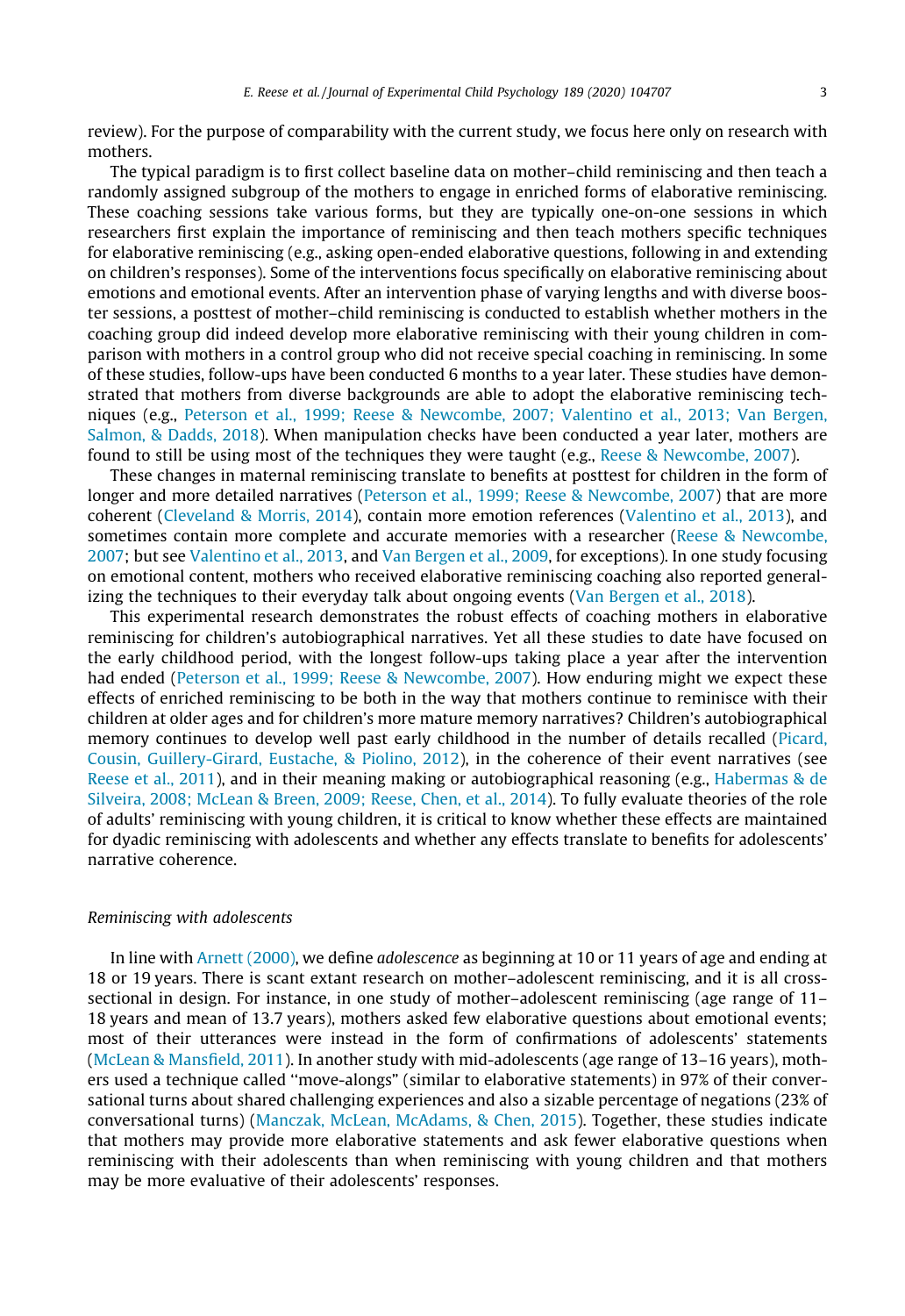## Adolescents' narrative identity

Although children can provide understandable narratives of single events from early childhood, these narratives become more coherent with age ([Bohn & Berntsen, 2008; Fivush, Haden, & Adam,](#page-15-0) [1995; Köber, Schmiedek, & Habermas, 2015](#page-15-0)). It is not until early adolescence that they can select and narrate critical events such as high points, low points, and turning points ([Habermas & Reese,](#page-16-0) [2015\)](#page-16-0). These critical event narratives are the building blocks of the life story ([McAdams, 1995](#page-16-0)), which undergoes rapid development throughout adolescence ([Habermas & Bluck, 2000; Habermas & Reese,](#page-16-0) [2015\)](#page-16-0). The coherence of these critical event narratives is an indicator of narrative identity hypothe-sized to arise from early elaborative mother-child conversations ([Fivush et al., 2011; McLean et al.,](#page-16-0) [2007\)](#page-16-0). Yet, to our knowledge, no longitudinal research has yet traced narrative coherence in adolescence back to early mother–child reminiscing. Narrative coherence can be measured in multiple ways, with a primary focus on autobiographical reasoning, by which the narrator links past events to the present self (see [Habermas & Bluck, 2000; McLean et al., 2019](#page-16-0)). In early adolescence, because young adolescents are not yet reliably engaging in autobiographical reasoning ([Habermas & Reese, 2015\)](#page-16-0), we propose that the best measures of coherence are whether the narrative provides context (time and place), chronology within the event, and an overall theme or sense of significance (see [Reese](#page-17-0) [et al., 2011\)](#page-17-0). In this study, we coded adolescents' critical event narratives (about high points and low points) for these three dimensions of coherence.

## The current study

The current study is a long-term (9-year) follow-up of a sample of mothers and children who participated in a reminiscing intervention study in early childhood (Growing Memories; see [Reese &](#page-17-0) [Newcombe, 2007](#page-17-0)). The study began with a baseline phase at 19 months of age (henceforth 1.5 years) in which mother–child reminiscing was collected in the home alongside measures of children's language development. Mothers were randomly assigned to an elaborative reminiscing training group or control group after this baseline phase (see [Fig. 1](#page-4-0)). At the 21-, 25-, and 29-month timepoints, researchers taught the mothers in the training group how to reminisce in a more elaborative fashion with their young children. A short-term posttest was conducted at 32 months of age (henceforth 2.5 years), and a longer-term posttest was conducted when children were 44 months of age (henceforth 3.5 years). The training was successful; these posttests showed that mothers in the intervention group used more open-ended elaborative questions at both timepoints, and they confirmed children's responses more often than mothers in the control group.

At 3.5 years, mothers in the intervention group continued to use not only more elaborative statements but also more open-ended repetitive questions during reminiscing about positive and negative events, in which they repeated their own open-ended questions more often. Children whose mothers were in the intervention group provided more detailed memory responses with their mothers at 2.5 and 3.5 years and provided more detailed narratives with a researcher at 3.5 years (specifically including more actions) when their mothers had been coached in elaborative reminiscing.

When children in this sample were 11 years old, we had the opportunity to conduct another longterm posttest. We asked mothers to reminisce with their now adolescent children about a positive event and a negative event of their choice. We coded these mother–adolescent narratives for type of elaboration and emotional content, in line with prior research (e.g., [Fivush, Marin, McWilliams, &](#page-16-0) [Bohanek, 2009](#page-16-0)). For the researcher-led memory interview, we invited adolescents to tell us about one positive event and one negative event in their lives, framed as a high point and a low point.

To the best of our knowledge, this study is the first experimental test of sociocultural theories of long-term effects of reminiscing for adolescents' narrative identity by conducting a long-term follow-up in early adolescence of a childhood reminiscing intervention study. Thus, our primary aim was to examine long-term effects of the reminiscing intervention for mother–adolescent reminiscing and for adolescents' narrative coherence. Our first hypothesis was that mothers who had received coaching in elaborative reminiscing when their children were toddlers would still be using at least some of the elaborative techniques that we had taught them despite the fact that mothers had not received any further training in the intervening years and that their adolescent children would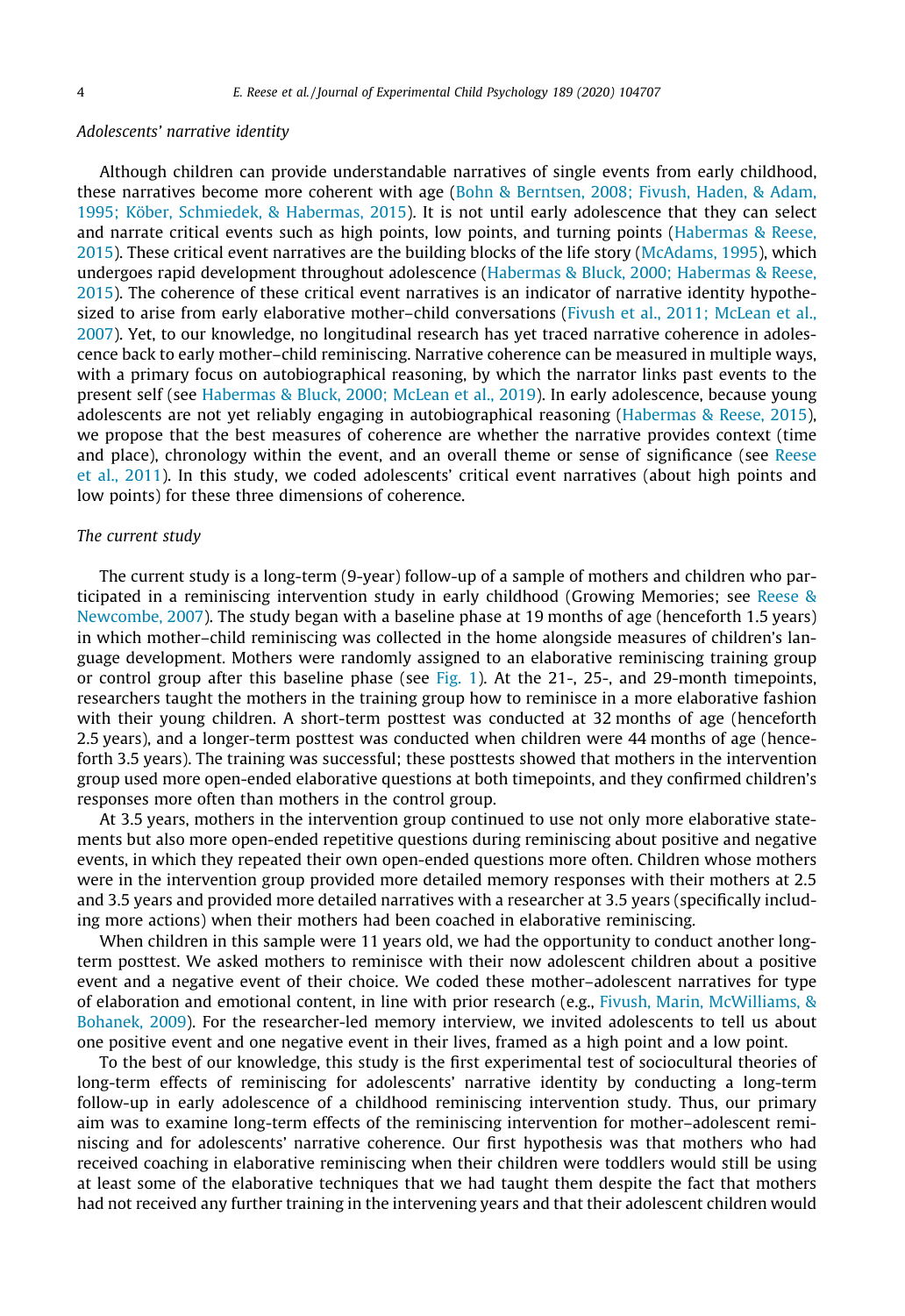<span id="page-4-0"></span>

Fig. 1. Flowchart of study participants over time.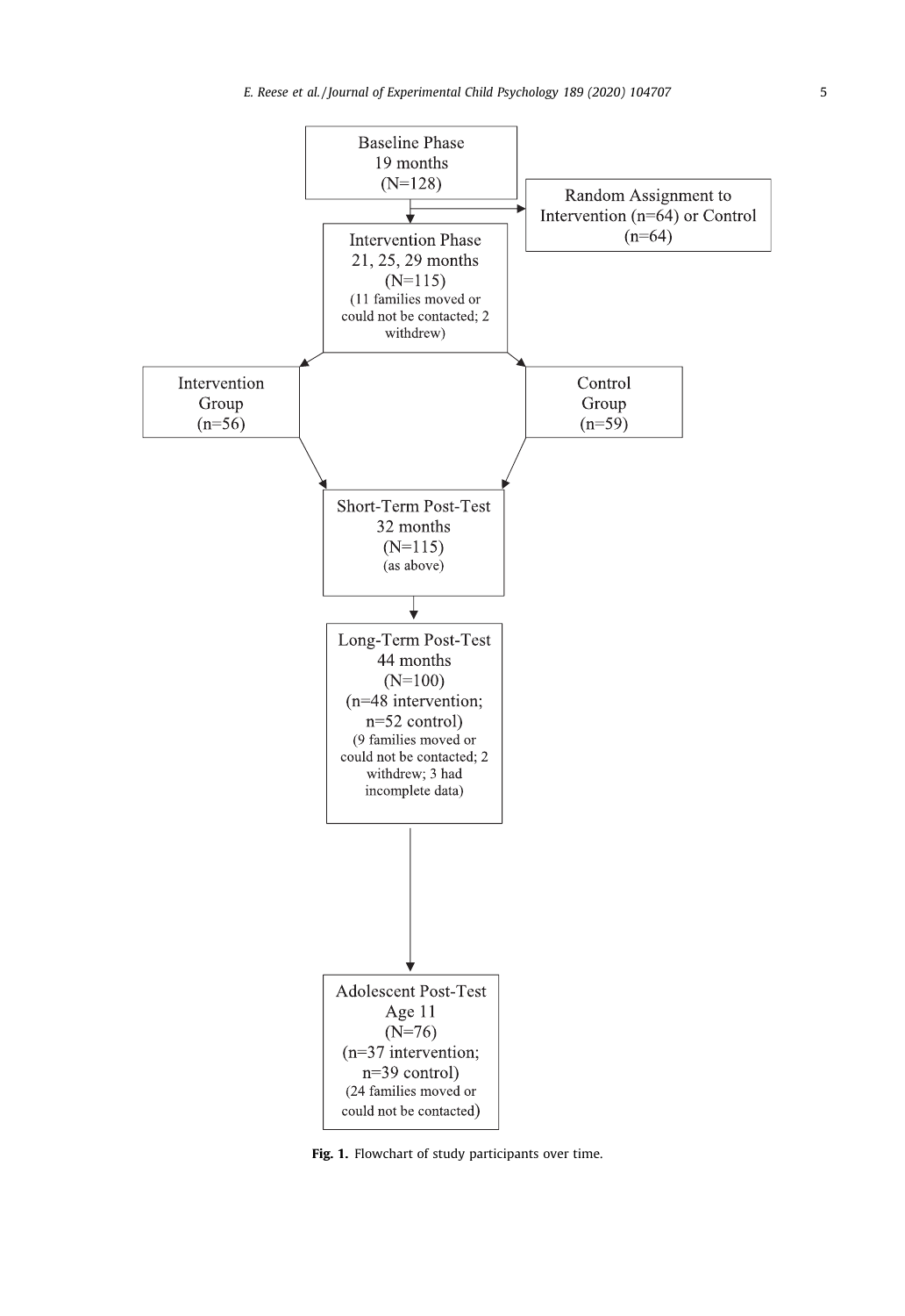concomitantly be more elaborative in dyadic reminiscing. Our second hypothesis was that adolescents' critical event narratives would be more coherent (across context, chronology, and theme) if their mothers had been in the intervention group. Structural and thematic coherence are important indicators of narrative identity in early adolescence and into adulthood (see [Adler, Lodi-Smith,](#page-15-0) [Philippe, & Houle, 2016; Reese et al., 2011, Reese et al., 2017](#page-15-0)). Because we were particularly interested in personal narratives about emotional events (e.g., [Ackil, Van Abbema, & Bauer, 2003](#page-15-0); but cf. [Waters,](#page-17-0) [Bohanek, Marin, & Fivush, 2013\)](#page-17-0), we included event valence as a factor in our analyses of both mother–child reminiscing and adolescent narratives.

# Method

## **Participants**

In the early childhood phase, 115 families participated in seven datapoints from 1.5 to 2.5 years (see [Reese & Newcombe, 2007](#page-17-0), for details). Most of the families came from New Zealand European  $(86%)$  backgrounds, with the remaining families coming from Māori  $(2.6%)$ , Pacific Island  $(0.86%)$ , and mixed New Zealand, European, Australian, Asian, Algerian, Māori, and Pacific Island (10.5%) families. In total, 59 mother–child dyads were in the control group (33 male) and 56 were in the intervention group (34 male). At 3.5 years, 100 of those families continued to participate. At 11 years  $(M<sub>app</sub> = 11.2$  years), we were able to see 76 of the original 115 participants: 39 from the control group (20 male) and 37 from the intervention group (22 male). Thus, our retention rate at this follow-up 9 years after the intervention ended was 66% of the original sample and 74% of the families who had participated in the most recent datapoint at 3.5 years; we present attrition analyses below.

## Procedure

## Early childhood

The procedure for the early childhood phase is described in detail in [Reese and Newcombe \(2007\)](#page-17-0) [and Taumoepeau and Reese \(2013\).](#page-17-0) All early childhood data collection was conducted in families' homes. Briefly, the dyads participated in a baseline phase at 1.5 years where we collected demographic information on the families (e.g., parental and child ethnicity, mothers' and fathers' educational and occupational information), and we recorded a mother–child reminiscing conversation about two past events that we coded for mothers' open-ended elaborative questions (e.g., ''What did we see at the beach?"). We then matched mothers on this elaboration variable prior to random assignment to an intervention or control condition. The intervention phase went from 21 to 29 months, with home visits to all families every 2 months (21, 23, 25, 27, and 29 months) to collect child language inventories and to conduct nonverbal memory assessments (not included in the current analyses). In three of these home visits (at 21, 25, and 29 months), we coached the mothers in the intervention group to engage in more frequent and elaborative conversations about past events with their toddlers. In these coaching sessions, we encouraged more frequent reminiscing that included open-ended elaborative questions, praise of children's responses, and following in on children's interests in the conversations. At 2.5 and 3.5 years, all mothers and children participated in mother–child past event conversations about a range of positive and negative events. At 3.5 years, children also participated in a memory interview with a researcher about recent past events. The mother–child conversations were coded for maternal elaboration and children's memory at both 2.5 and 3.5 years and for narrative detail at 3.5 years (see [Reese & Newcombe, 2007](#page-17-0)). We focus here on the mother–child conversations at 3.5 years about a shared event (mostly positive) and a time children misbehaved (mostly negative) in counterbalanced order. Out of earshot of children, a researcher first helped mothers select a specific past event of each type and then left the room for mothers and children to discuss the events as they normally would for as long as they wished.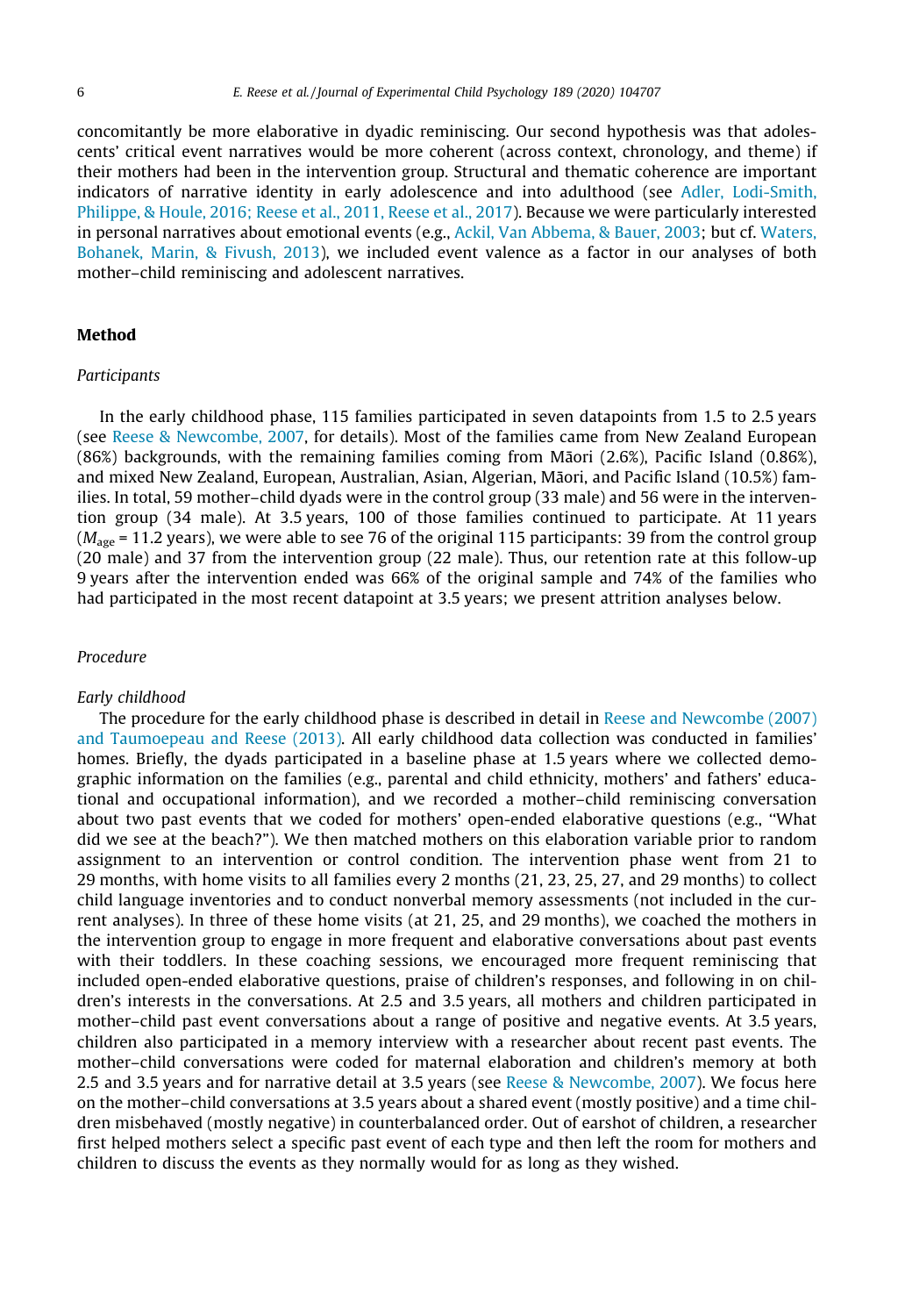# Age 11 years

Once dyads had consented to participate in the study again, a researcher mailed out a tape recorder and instructions for the mother–child past event narrative conversations, which they completed at home prior to coming into a family study lab at the university to complete the remaining tasks. We asked dyads to choose one positive event and one negative event from the past year to discuss as they normally would for as long as they wished, with the order counterbalanced.

At the lab, one of three female researchers conducted the Emerging Life Story Interview (ELSI; [Reese et al., 2010\)](#page-17-0) with adolescents; the current analyses focus on the high-point and low-point narratives from this task, with the following spoken instructions:

Now I want you to think over all the things that have happened to you in your life and try to think of the VERY BEST thing that ever happened to you. It should be something that you remember clearly, and it should be something that's still really important to you now. It can be from anytime in your whole life. In thinking of the best thing, try to think of a specific thing that happened on one particular day.

Now I want you to think over all the things that have happened to you in your life and try to think of the VERY WORST thing that ever happened to you. It should be something that you remember clearly, and it should be something that's still really important to you now. It can be from anytime in your whole life. In thinking of the worst thing, try to think of a specific thing that happened on one particular day.

If an adolescent nominated an event that spanned more than a day (e.g., a trip to Australia), the researcher prompted the adolescent to think of a specific incident during the trip. The researcher encouraged adolescents nonverbally and with affirmations (e.g., ''Mmm hmm") during their narrative but did not prompt during the free recall. The high-point narrative always occurred first because the life story interview followed a set order. All audiotaped narratives were transcribed for later coding.

# Coding

## Mother–child narratives

These narratives were coded at both ages using the full structural coding scheme from early childhood (see [Reese & Newcombe, 2007](#page-17-0)). The full scheme includes mothers' and children's elaborative questions and statements, repetitions, confirmations, negations, associations to other events, and metamemory comments. Elaborations are the primary focus because they contain new information about the event in three different forms: open-ended questions (e.g., ''What did you like about that walk?"), closed-ended questions asking for a yes or no response (e.g., ''Did you like the seals?"), and statements (e.g., ''One seal was hanging off a rock"). Confirmations (agreements with accuracy or interpretation of the partner's previous utterance) and negations (disagreements with accuracy or interpretation of the partner's previous utterance) were also included in analyses as critical elements of elaborative reminiscing. Elaborative utterances were further coded for presence of emotion words (positive or negative) and for whether those emotions were attributed to the adolescent or another person (see [Bird & Reese, 2006\)](#page-15-0). Reliability between two independent coders on 25% of the positive and negative event transcripts at each timepoint was good, with Cohen's kappas of .70 to .80 for mothers and children for the structural scheme and from .71 to .73 for the emotional content scheme in adolescence (emotional content of the early childhood conversations was too low to code separately).

#### Age 11 years critical event narratives

Adolescents' high-point and low-point narratives were coded for three dimensions of coherence on separate 4-point scales (ranging from 0 to 3)—context, chronology, and theme—using the Narrative Coherence Coding Scheme ([Reese et al., 2011\)](#page-17-0). For instance, context scores ranged from 0 for not supplying information about time or place of the event to 3 for supplying specific information about both, chronology scores ranged from 0 if the coder could not determine the order of the event to 3 if the coder could order all parts of the event mentioned on a timeline, and theme ranged from 0 for a nar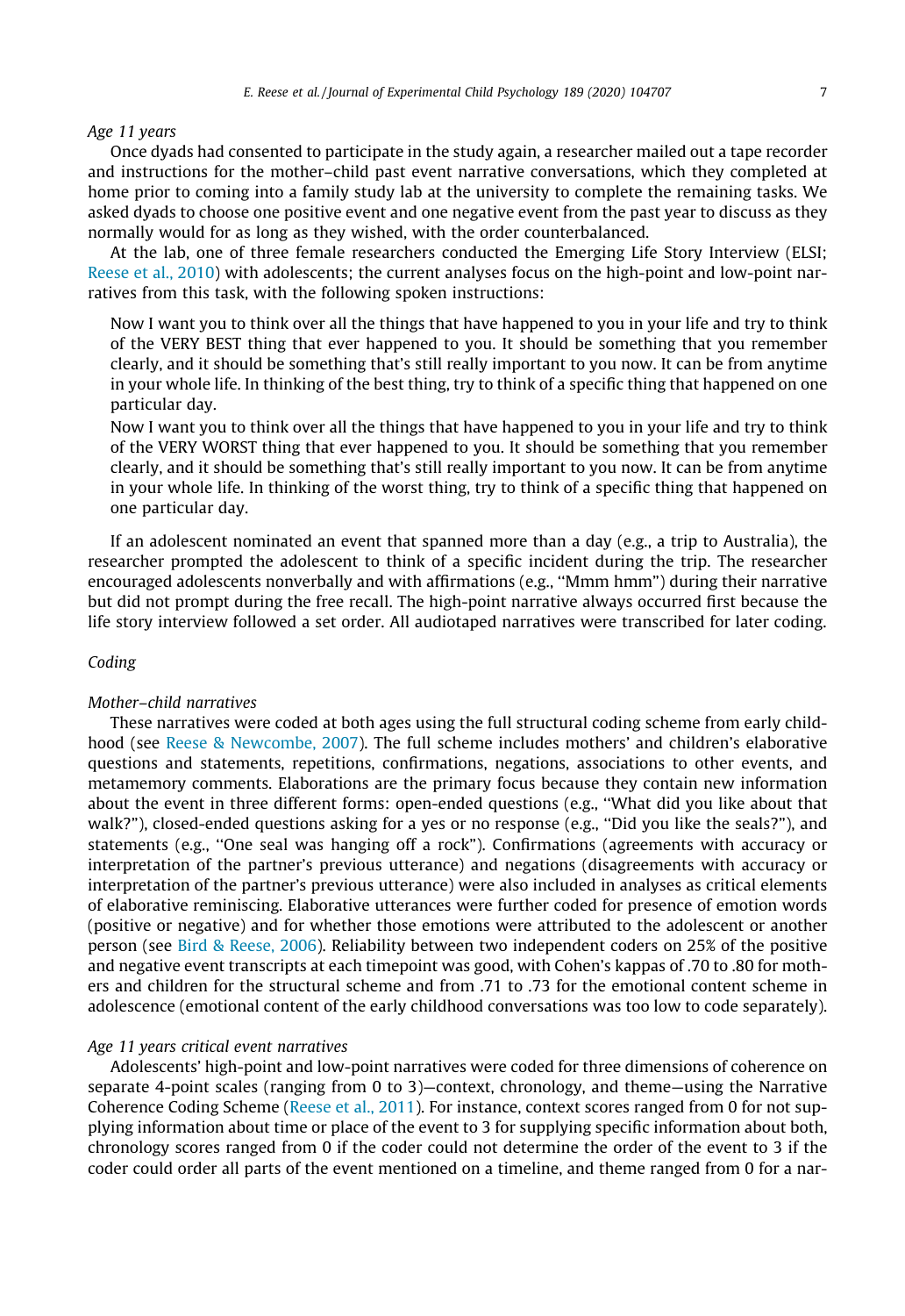rative without a clear topic to 3 if the narrative was detailed and evaluative and if a resolution was provided. Reliability between two independent coders on 25% of the narratives was very good, with intraclass correlations for the high-point/low-point narratives of .82/.81 for context, .77/.71 for chronology, and .82/.80 for theme.

# Results

#### Preliminary analyses

At 3.5 years of age, two mother–child dyads did not record a positive event conversation and one dyad did not record a negative event conversation. At 11 years of age, eight mother–adolescent dyads did not submit a conversation recording and an additional dyad recorded only a negative event conversation. Also at 11 years, three adolescents did not narrate a low-point event. Thus, the sample sizes in the analyses below varied across measures. Most of the mother–child conversation variables were positively skewed, as is typical for reminiscing conversations (see [Farrant & Reese, 2000](#page-16-0)). Maternal and child negations were also very low in frequency (with means of < 1.0 per event for mothers and < 2.0 per event for children), so they are not analyzed further. We successfully transformed all remaining mother–child conversation variables with logarithmic transformations and used the transformed scores in all analyses.

## Attrition analyses

We first conducted attrition analyses because we were able to see only 66% of the original families at this datapoint. There was no significant effect of intervention condition on attrition,  $\chi^2(1)$  = 0.51,  $p = .47$ , with families from the intervention and control conditions equally likely to participate at 11 years. Nor were there significant differences between the families who were seen or not seen at 11 years on the early childhood variables of maternal education, paternal occupation, and children's language (all  $ps > .30$ ) (see Table 1). However, there was a significant attrition effect for mothers' initial levels of elaboration when children were 1.5 years of age, prior to the intervention phase. Regardless of intervention status, mothers who continued to participate at the 11 years datapoint were initially more elaborative in reminiscing with their toddlers (measured by the number of open-ended elaborative questions) compared with mothers who did not participate at 11 years,  $F(1, 61) = 5.81$ , p = .02,  $\eta_{\rm p}^2$  = .04. However, the mean number of open-ended elaborative questions at 1.5 years was 2.01 (SD = 1.96) for the eventual control group ( $n = 39$ ) and was 1.39 (SD = 1.78) for the eventual intervention/training group ( $n = 37$ ); these differences were not significant ( $p = .15$ ). Therefore, the sample seen at 11 years was composed of mothers who were more elaborative in their reminiscing prior to intervention than the whole sample at 19 months, but these participating mothers did not differ in their initial levels of elaboration as a function of their later intervention assignment.

| Table 1                                                                                |  |  |  |
|----------------------------------------------------------------------------------------|--|--|--|
| Descriptive statistics at baseline (19 months) by attrition status at 11 years of age. |  |  |  |

| Participating dyads $(n = 76)$ | Nonparticipating dyads $(n = 39)$ |
|--------------------------------|-----------------------------------|
| 14.58 (3.01)                   | 13.95 (3.25)                      |
| 3.0(1.63)                      | 2.94(1.26)                        |
| 55.                            | 64                                |
| 83.25 (77.63)                  | 76.08 (72.61)                     |
| 1.71 (1.88)                    | 1.04(1.11)                        |
|                                |                                   |

Note. Values are means (and standard deviations) except percentages. NZ-CDI, New Zealand MacArthur Communicative Development Inventory.

<sup>a</sup> Paternal occupation was coded on a 6-point scale [\(Elley & Irving, 1976](#page-16-0)), with 1 = skilled professional (e.g., doctor, lawyer) and 6 = unskilled laborer.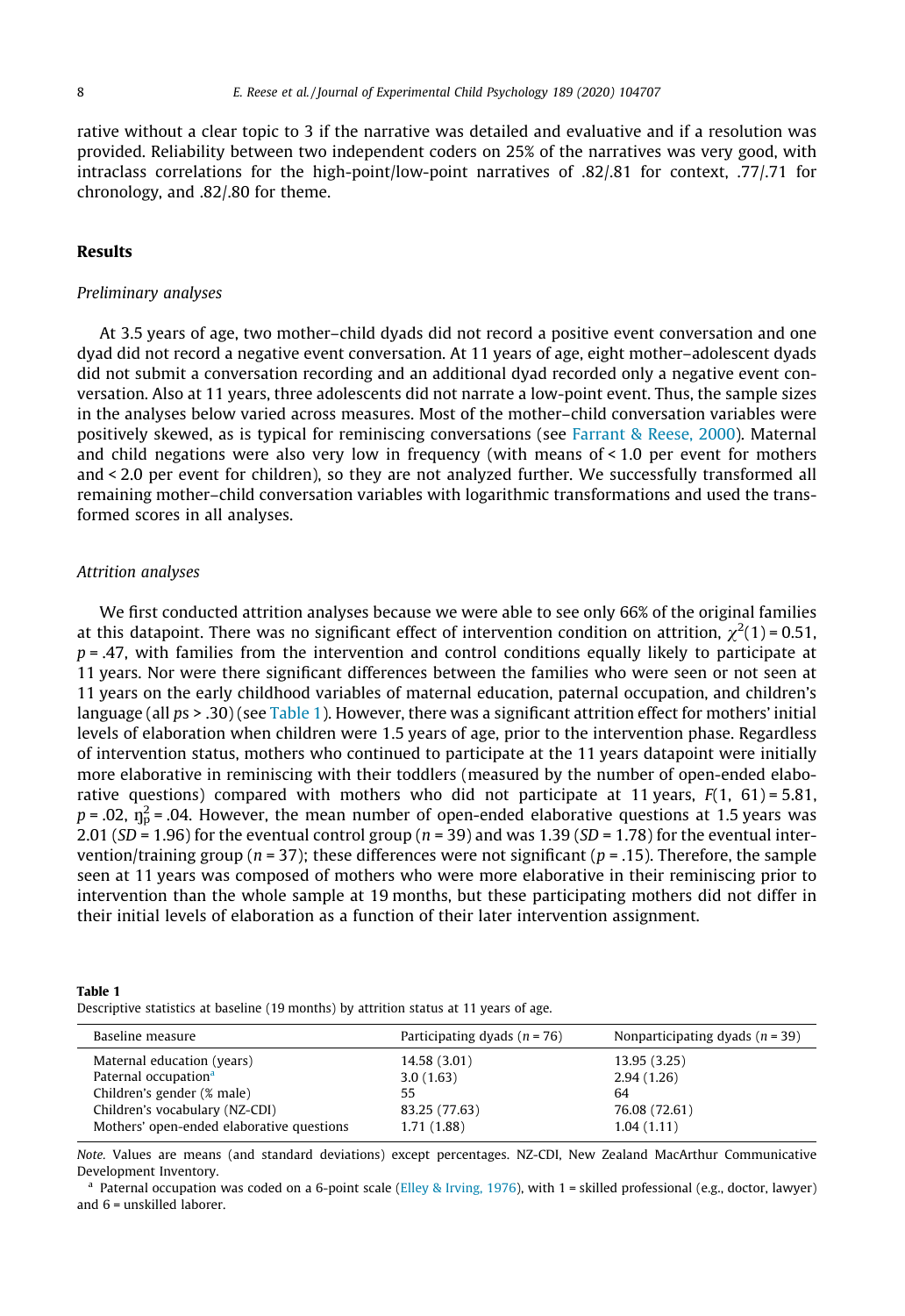# Gender analyses

We ran preliminary multivariate analyses of variance by gender on all mother–child reminiscing and adolescent narrative variables. There were no significant overall effects (all ps > .08), with the only significant univariate effect for adolescents' positive emotions being in the positive event conversations,  $F(1, 65) = 9.15$ ,  $p = .004$ ,  $\eta_p^2 = .11$ . Girls (M = 2.03, SD = 2.24) referred more often to their own positive emotions in the positive event conversation than boys ( $M = 0.76$ ,  $SD = 1.14$ ). Gender is not analyzed further.

## Main analyses

The main analyses tested changes in mother–child reminiscing over time and long-term effects of the intervention on mother–child reminiscing and adolescents' critical event narratives with a series of multivariate analyses of covariance (MANCOVAs), controlling for baseline covariates. First, to address change over time and intervention effects for mother–child reminiscing, we ran a series of four-way mixed Intervention Condition (control vs. intervention)  $\times$  Age (3.5 vs. 11 years)  $\times$  Event (positive vs. negative)  $\times$  Utterance Type (elaborations vs. confirmations) MANCOVAs separately for mothers and children, using Pillai's Trace, with three baseline covariates from 1.5 years: maternal education, maternal open-ended elaborative questions, and children's vocabulary (Table 2). To address intervention effects on references to the adolescents' emotions in mother–adolescent reminiscing at 11 years, we ran another series of three-way mixed Intervention Condition (control vs. intervention)  $\times$  Event (positive vs. negative)  $\times$  Emotion Valence (positive vs. negative) MANCOVAs, separately for mothers and children with the same three baseline covariates ([Table 3\)](#page-9-0). Finally, to address long-term intervention effects on adolescents' critical event narratives, we ran a three-way mixed Intervention Condition (control vs. intervention)  $\times$  Event (high point vs. low point)  $\times$  Coherence Dimension (context vs. thematic) with the same three baseline covariates ([Table 4](#page-9-0)). We did not include adolescents' chronological coherence in analyses because of limited variance, with the majority of adolescents scoring a 3 on that dimension. These scores are in line with those of other samples; chronology is the first dimension of narrative coherence to develop fully by late childhood or early adolescence ([Reese et al., 2011\)](#page-17-0). Assumptions of equality of covariance were met for all MANCOVAs. Significant effects were followed up as noted below, with corrected alphas to adjust for multiple comparisons.

# Mother–child reminiscing over time as a function of the intervention

For mothers' elaborations and confirmations over time, the four-way MANCOVA revealed significant main effects of intervention condition,  $F(1, 59) = 6.34$ ,  $p = .015$ ,  $\eta_p^2 = .10$ , and utterance type, F(1, 59) = 12.61, p = .001,  $\eta_{\rm p}^2$  = .18). Separate follow-up tests by intervention condition on maternal elaborations and confirmations (collapsed across age and event, with a corrected alpha set at .025) revealed a

#### Table 2

Means (and standard deviations) for mother–child reminiscing about positive and negative events at 3.5 and 11 years of age as a function of intervention condition.

|                        | 3.5 years          |                           | 11 years           |                           |
|------------------------|--------------------|---------------------------|--------------------|---------------------------|
|                        | Control $(n = 31)$ | Intervention ( $n = 34$ ) | Control $(n = 31)$ | Intervention ( $n = 34$ ) |
| Positive event         |                    |                           |                    |                           |
| Maternal elaborations  | 24.52 (13.49)      | 34.52 (18.21)             | 30.58 (18.91)      | 42.61 (35.32)             |
| Maternal confirmations | 8.77(6.18)         | 14.39 (9.82)              | 11.06 (10.45)      | 13.61 (14.11)             |
| Child elaborations     | 10.58(8.26)        | 15.30 (10.20)             | 39.81 (49.36)      | 49.91 (49.01)             |
| Child confirmations    | 4.58 (4.72)        | 7.73(6.52)                | 9.97(9.34)         | 14.88 (12.82)             |
| Negative event         |                    |                           |                    |                           |
| Maternal elaborations  | 10.45(5.90)        | 15.82 (9.86)              | 23.58 (15.32)      | 30.79 (17.90)             |
| Maternal confirmations | 2.97(2.47)         | 3.91(3.48)                | 6.00(8.15)         | 7.61 (6.56)               |
| Child elaborations     | 3.45(3.26)         | 5.09(3.74)                | 17.03 (15.76)      | 22.93 (18.49)             |
| Child confirmations    | 1.68 (1.80)        | 2.03(2.31)                | 5.77 (5.40)        | 8.18 (6.78)               |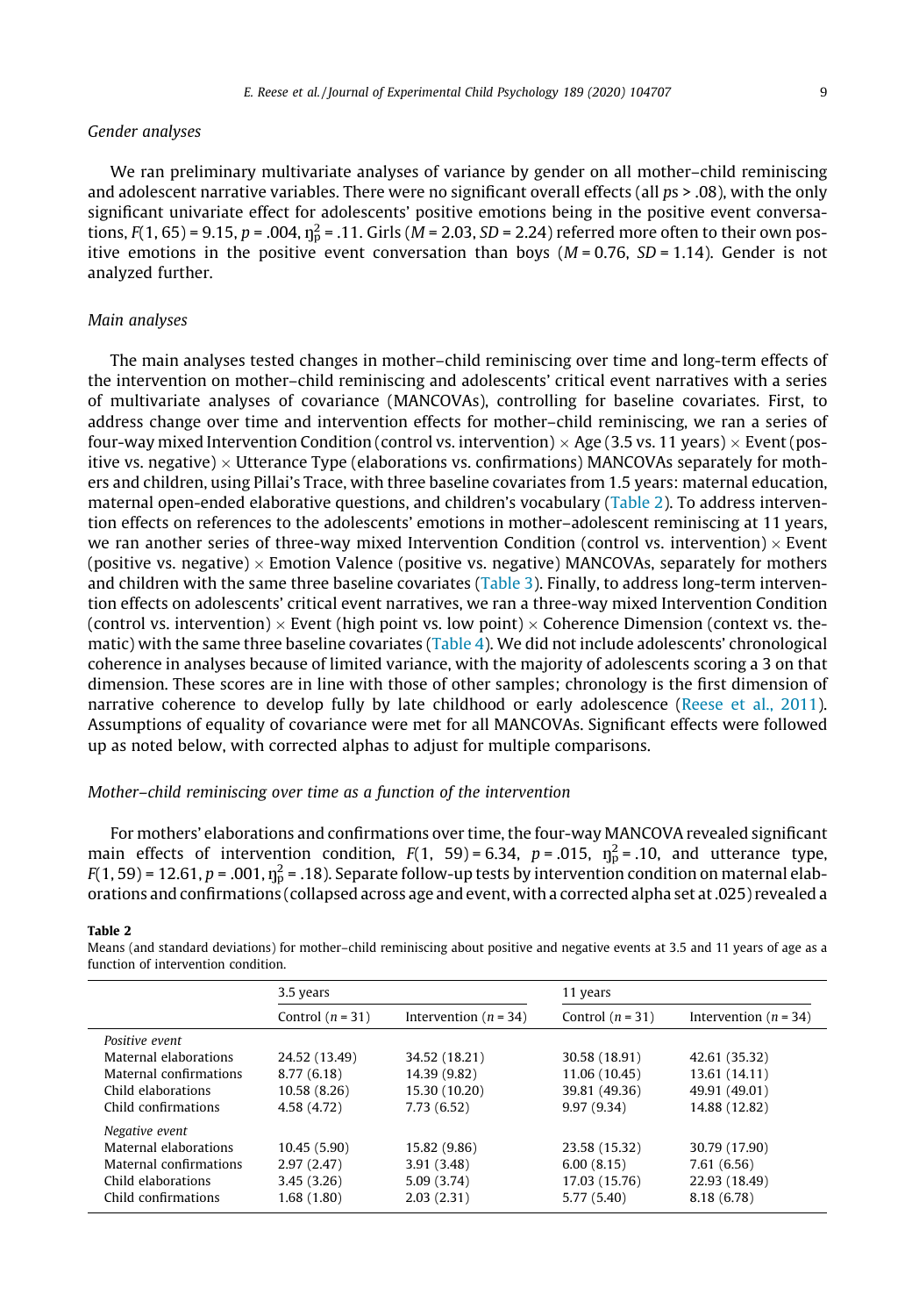### <span id="page-9-0"></span>Table 3

Means (and standard deviations) for emotion talk in mother–adolescent reminiscing about positive and negative events at 11 years of age as a function of intervention condition.

| Reference to adolescents' emotions | Control $(n = 32)$ | Intervention ( $n = 35$ ) |
|------------------------------------|--------------------|---------------------------|
| Positive event                     |                    |                           |
| Maternal positive emotions         | 1.94 (1.78)        | 1.77(2.28)                |
| Maternal negative emotions         | 0.34(0.70)         | 0.37(0.73)                |
| Adolescent positive emotions       | 1.19(1.55)         | 1.46(2.05)                |
| Adolescent negative emotions       | 0.31(0.69)         | 0.74(1.44)                |
| Negative event                     |                    |                           |
| Maternal positive emotions         | 0.56(1.08)         | 0.71(1.38)                |
| Maternal negative emotions         | 1.78(2.09)         | 1.63(2.49)                |
| Adolescent positive emotions       | 0.31(0.93)         | 0.37(1.00)                |
| Adolescent negative emotions       | 0.94(0.88)         | 1.80(1.83)                |

#### Table 4

Means (and standard deviations) for coherence of adolescents' high-point and low-point narratives at 11 years of age as a function of intervention condition.

| Coherence dimension                                    | Control $(n = 39)$                     | Intervention ( $n = 37$ )              |
|--------------------------------------------------------|----------------------------------------|----------------------------------------|
| High-point narrative<br>Context<br>Chronology<br>Theme | 1.44(0.85)<br>2.33(0.74)<br>1.15(0.37) | 1.32(0.63)<br>2.32(0.82)<br>1.24(0.49) |
| Low-point narrative<br>Context<br>Chronology<br>Theme  | 1.41(0.90)<br>2.62(0.64)<br>1.24(0.43) | 1.72(0.74)<br>2.50(0.77)<br>1.56(0.50) |

significant effect for maternal elaborations, F(1, 59) = 5.49, p = .022,  $\eta_{\rm p}^2$  = .09, but not for maternal confirmations,  $F(1, 59)$  = 4.96, p = .03,  $\eta_{\rm p}^2$  = .08. Mothers were more elaborative in dyadic reminiscing across time and events if they had participated in the intervention condition when their children were toddlers, and they used more elaborations than confirmations (see Fig. 2 for adjusted untransformed means).

For children's elaborations and confirmations over time, the four-way MANCOVA revealed a significant main effect of intervention condition,  $F(1, 59) = 8.77$ ,  $p = .004$ ,  $\n 10<sup>2</sup> = .13$ . Separate follow-up tests by intervention condition on children's elaborations and confirmations (collapsed across age and event, with a corrected alpha set at .025) revealed a significant effect for children's elaborations, F (1, 59) = 8.03, p = .006,  $\eta_p^2$  = .12, but not for children's confirmations,  $F(1, 59)$  = 4.63, p = .036,  $\eta_p^2$  = .07. Children were more elaborative in dyadic reminiscing across time and events if their mothers had participated in the intervention condition when the children were toddlers (see [Fig. 3](#page-10-0) for adjusted untransformed means).



Fig. 2. Mothers' talk during mother–child reminiscing as a function of condition (averaged across time and event; adjusted for covariates). Error bars represent standard errors.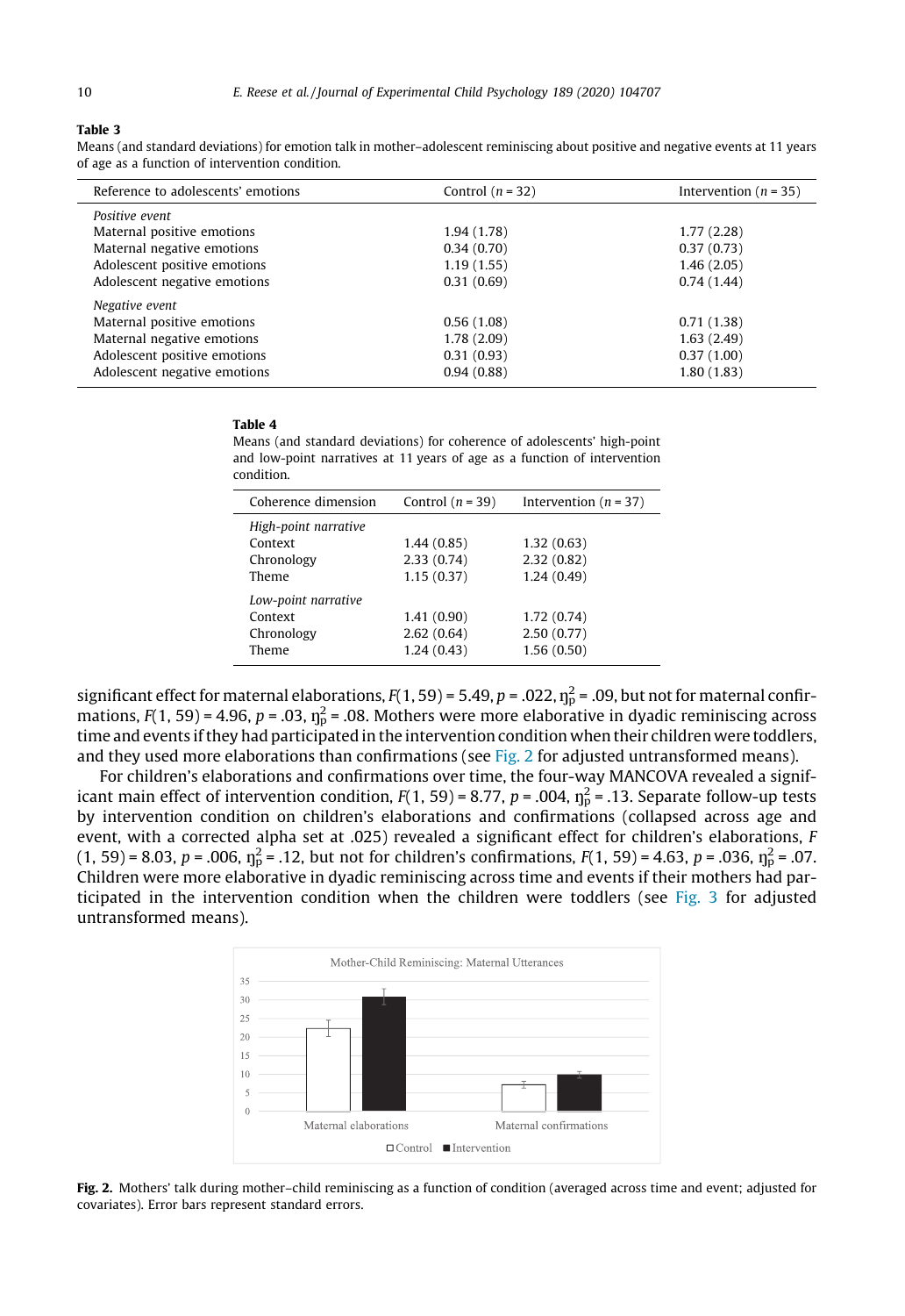<span id="page-10-0"></span>

Fig. 3. Children's talk during mother–child reminiscing as a function of condition (averaged across time and event; adjusted for covariates). Error bars represent standard errors.



Fig. 4. Adolescents' emotion talk during mother-adolescent reminiscing as a function of condition (averaged across time and event; adjusted for covariates). Error bars represent standard errors.

For mothers' references to adolescents' emotions during reminiscing at 11 years, the three-way MANCOVA revealed no significant effects (all  $ps > .13$ ).

For adolescents' references to their own emotions during reminiscing with mothers at 11 years, the three-way MANCOVA revealed a significant intervention condition by emotion valence interaction, F (1, 62) = 6.04, p = .017,  $\eta_p^2$  = .09. Separate follow-up tests by intervention condition on adolescents' positive and negative emotions (collapsed across event, with a corrected alpha set at .025) revealed a significant effect of the intervention only for adolescents' negative emotion references,  $F(1, 62)$ = 6.01, p = .017,  $\eta_p^2$  = .09. However, Box's test was significant at p = .026, indicating inequality of the covariance matrix for adolescents' negative emotions by intervention condition. Although adolescents expressed more negative emotions in dyadic reminiscing across events if their mothers had participated in the intervention condition 9 years earlier (see Fig. 4 for adjusted untransformed means), we interpret this effect with caution.

# Long-term effects of the intervention on adolescents' narrative coherence

Finally, to test long-term effects of the intervention on adolescents' narrative coherence, the threeway MANCOVA revealed a significant intervention condition by event valence interaction, F(1, 68)  $= 5.80$ ,  $p = 0.02$ . Follow-up analyses by event valence showed a significant effect of the intervention only for adolescents' low-point narratives,  $F(1, 68) = 7.50$ ,  $p = .008$ ,  $\eta_p^2 = .10$  (see [Fig. 5](#page-11-0)). Adolescents' contextual and thematic coherence of low-point narratives was greater if their mothers had participated in the intervention 9 years earlier.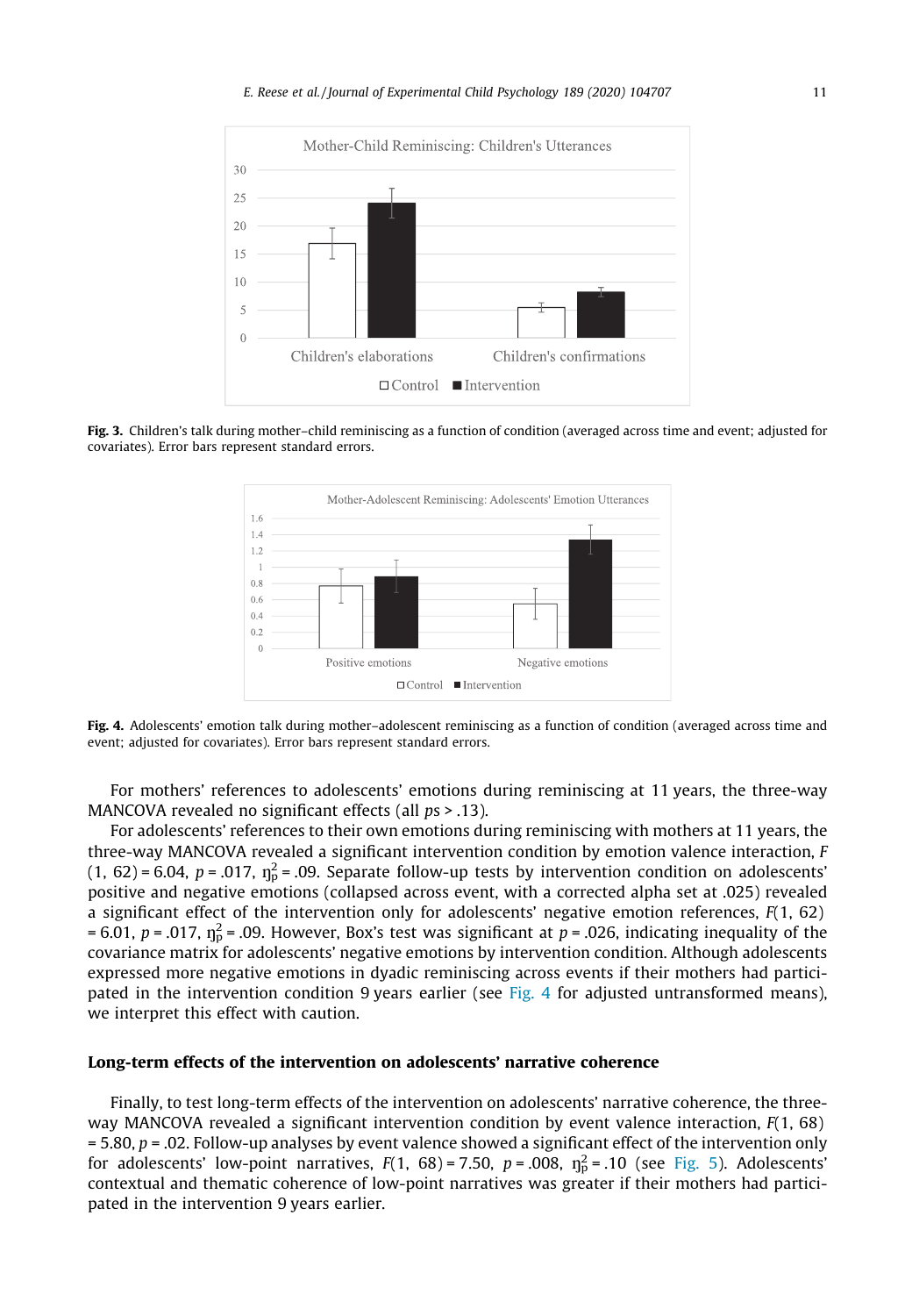<span id="page-11-0"></span>

Fig. 5. Adolescents' coherence in high-point and low-point narratives as a function of intervention condition (averaged across context and thematic dimensions; adjusted for covariates). Error bars represent standard errors.

# Discussion

In this long-term follow-up of a maternal reminiscing intervention, the first of its kind, we found that mothers who had participated in the elaborative reminiscing training when their children were toddlers continued to differ in their reminiscing style with their adolescents; there were no significant interactions between their intervention assignment and children's age. Across a span of 8 years, these mothers were more elaborative when reminiscing about positive and negative events than mothers who had participated in a control condition. Likewise, the children of mothers in the intervention condition were more elaborative in their reminiscing with mothers across time and events. In turn, these adolescents whose mothers had been in the intervention condition also told more coherent low-point narratives to a researcher both in terms of providing contextual details about the event and in terms of an elaborated theme. The overall picture is that when mothers received early training in elaborative reminiscing, their dyadic reminiscing with their children about emotional events remained more elaborative and their adolescents were more coherent when talking about difficult life events. [Appendix A](#page-13-0) contains an excerpt from a mother–adolescent conversation to illustrate this elaborative quality, and [Appendix B](#page-15-0) contains an illustration of an adolescent's coherent low-point narrative.

These findings suggest that enriching mother–child elaborative reminiscing in early childhood has long-term implications for mothers' and children's elaborative reminiscing style and for children's long-term ability to process difficult life events in a coherent narrative form. The maintenance of these effects of early maternal reminiscing training into adolescence is remarkable given the brevity of the original coaching sessions and the length of time since the intervention ended, with no booster training sessions in the interim. We propose that the enriched reminiscing techniques crystallized mothers' reminiscing style and their children's autobiographical memory skills in early childhood ([Reese &](#page-17-0) [Newcombe, 2007](#page-17-0)), with benefits that continue at least into adolescence. Most likely, these long-term effects are due to the intervention occurring at an age when children were experiencing rapid development of their autobiographical memory skills. For instance, many adults in Western cultures date their earliest memories back to 3 or 4 years of age, with 3.5 years marking the offset of infantile amnesia on average in New Zealand European samples ([MacDonald, Uesiliana, & Hayne, 2000\)](#page-16-0). We suspect that these benefits would not have been as great had we started the intervention at an older age (say, 4 or 5 years) when children were already well on their way to developing their autobiographical memory and narrative styles. However, the effect of the timing of the intervention is an empirical question that should be addressed with other long-term follow-ups of reminiscing intervention studies that begin at older ages.

It is also relevant that the generalization to adolescents' critical event narratives occurred only for their low-point narratives and not for their high-point narratives. A contextually and thematically coherent narrative about a negative event most likely means that the adolescent has reflected on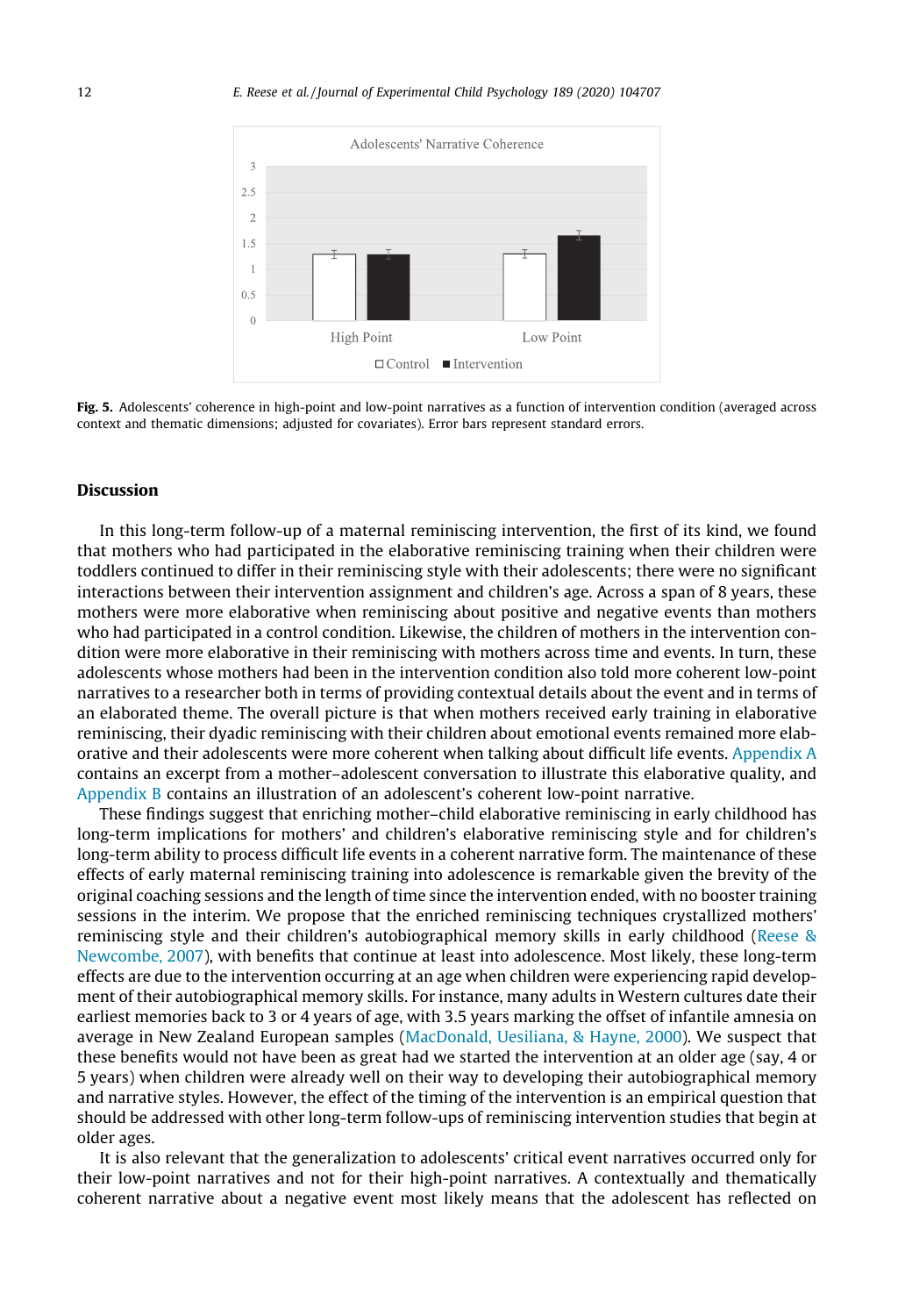and processed the event. At this stage, of course, young adolescents are only beginning to show insight into difficult life events ([Habermas & Reese, 2015](#page-16-0)). Notably, none of the 11-year-olds in our sample scored the highest rating of 3 on the thematic coherence scale. A score of 3 would indicate that the narrative was detailed and evaluated and included a resolution of some type. Instead, the typical score of 2 for the adolescents in the intervention group is indicative of narratives that are detailed and evaluated but are not yet fully resolved (see [Appendix B](#page-15-0)). We would not expect young adolescents to achieve full insight and resolution of difficult life events even with coaching [\(Habermas & de Silveira, 2008\)](#page-16-0). True insight is yet to come for the young adolescents in our sample. However, we predict that those adolescents whose mothers were in the intervention group will experience these insights into life events sooner than those whose mothers were in the control group due to participating in more elaborative conversations about negative events since they were young children (see [Appendix A\)](#page-13-0).

Our findings also revealed a significant effect of the intervention for adolescents' expression of negative emotions in dyadic reminiscing with their mothers. Regulation of negative emotions is a critical socioemotional skill that is linked to children's ability to self-regulate and cope with difficult life events (e.g., [Havighurst et al., 2013\)](#page-16-0). Thus, this effect is promising, but it needs to be replicated given the inequality of covariance across the two groups and the low overall rate of emotion references in the conversations.

We found no gender differences in the way that mothers reminisced with their daughters and sons, in contrast to some earlier studies with young children and adolescents ([Bird & Reese, 2006; Fivush,](#page-15-0) [Brotman, Buckner, & Goodman, 2000; McLean & Mansfield, 2011\)](#page-15-0). Nor did we find gender differences in adolescents' own expression of negative emotions or in their narrative coherence, similar to [Graneist and Habermas \(2019\)](#page-16-0) with a German sample of mothers and adolescents. However, girls' positive event narratives with mothers included more positive emotion references compared with boys' positive event narratives with mothers. This finding mirrors that with adults, in which women used more emotion terms when narrating childhood memories compared with men for events that occurred after 7 years of age [\(Bauer, Stennes, & Haight, 2003](#page-15-0)). However, in that study, women also used more negative emotion references than men. We will be able to track the development of these gender differences in emotion expression over adolescence with our current sample.

One difference from prior research is that mothers in our sample used hardly any negations in dyadic reminiscing, whereas mothers of older adolescents in [Manczak et al. \(2015\)](#page-16-0) used negations in 23% of their conversational turns. In contrast, the reminiscing conversations in our sample had a highly collaborative and synchronous tone (see [Appendix A](#page-13-0) for examples). This sense of collaboration and synchrony is heightened for dyads who were in the intervention condition in early childhood. We must acknowledge, however, that the dyads who remained in the study at this age were those who were naturally more elaborative in their reminiscing at the outset of the study, so selection biases may also be at play.

There are other limitations to this study, with the most serious being the attrition rate of 34% from the original sample and 26% from the most recent datapoint at 3.5 years. This attrition rate, however, is typical of or even lower than some other shorter longitudinal interventions (e.g., attrition of 45% after a 6-month follow-up in [Van Bergen et al., 2009](#page-17-0)). It is reassuring that there was not differential attrition from the intervention and control groups and that the significant effects remained after covarying for the baseline variables. Our sample size was small, however, and we were underpowered to detect significant effects of the intervention—for instance, for mothers' and children's confirmations in the conversations. Another limitation was our focus on only mothers and not fathers, who also play an active role in reminiscing with adolescents (see [Fivush et al., 2009\)](#page-16-0). Moreover, although we made home visits to families in both groups in early childhood an equal number of times, our control group was not an active one such as the child-directed play control group in [Van Bergen et al. \(2009, 2018\)](#page-17-0) studies. In addition, we collected only one positive event conversation and one negative event conversation at each age. Finally, the majority of the sample was of European ethnicity, so our results might not generalize to non-European families.

We conclude with a promissory note, which is to continue to analyze the ways that adolescents and young adults from this sample differ in their autobiographical memory and narrative as a result of the coaching in elaborative reminiscing their mothers received in early childhood. Finding ways to encourage young adolescents to talk elaboratively and coherently about difficult experiences with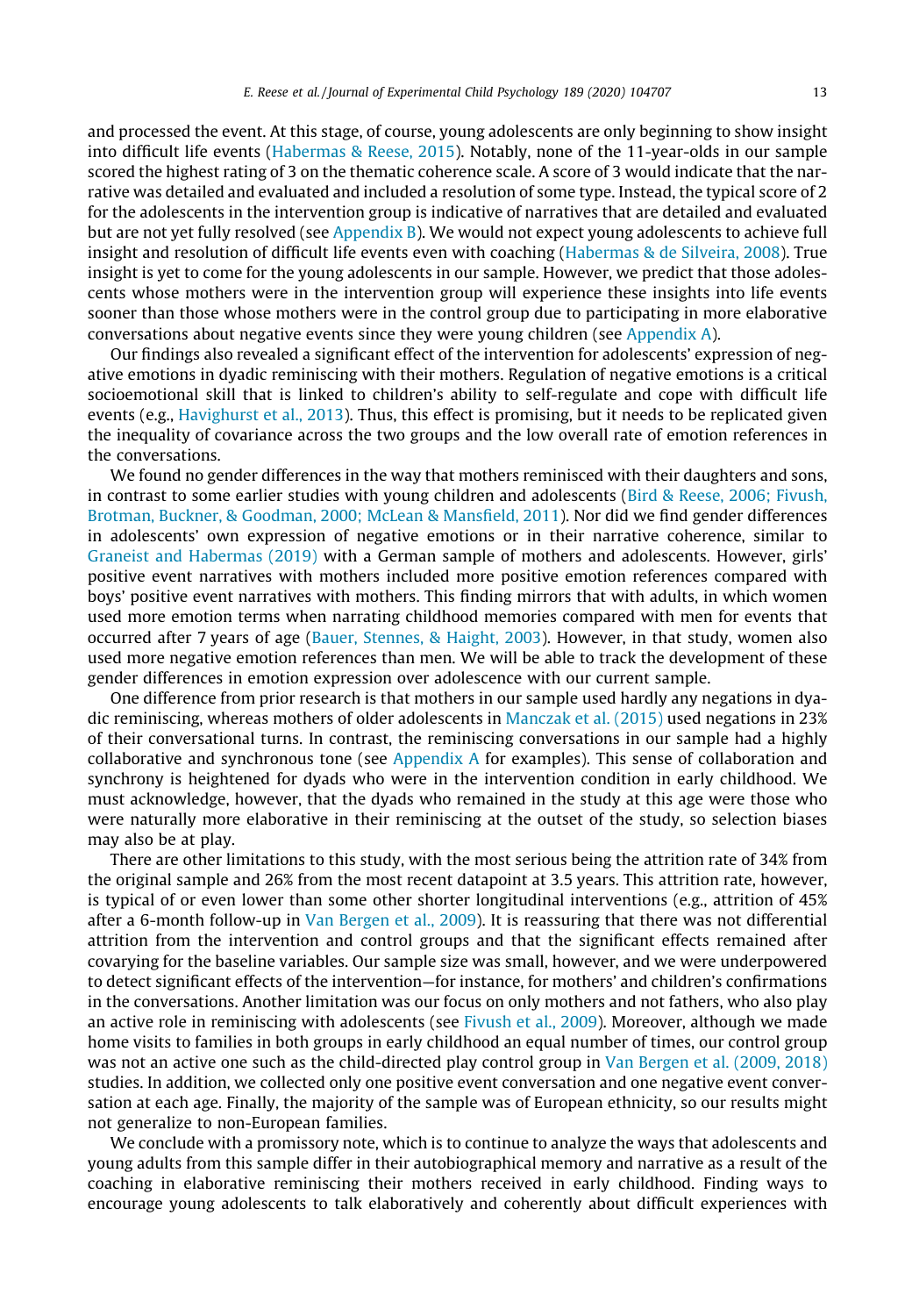<span id="page-13-0"></span>mothers and others is a feat. We look forward to reporting on whether they will continue to maintain these skills of self-expression into adulthood.

# Acknowledgments

We are grateful to the families who have participated in this study and who are continuing to participate. The Marsden Fund of the Royal Society of New Zealand funded the early childhood phase, and the University of Otago Division of Sciences funded the adolescent phase. Thank you to Rebecca Brookland, Meagan Stephenson, and all of the members of the Language and Memory team who assisted with recruitment, data collection, transcribing, coding, and data entry over the years.

# Appendix A

Excerpts from mother–adolescent reminiscing conversations

| Positive event: Beach walk                                                                           |  |
|------------------------------------------------------------------------------------------------------|--|
| M: And then on New Year's Day we went out, didn't we?                                                |  |
| Mmm.<br>A:                                                                                           |  |
| M:<br>$To \ldots$ ?                                                                                  |  |
| Aramoana.<br>A:                                                                                      |  |
| M: Aramoana, that was cool, I enjoyed that trip.                                                     |  |
| [unintelligible word]<br>A:                                                                          |  |
| [simultaneous with above] Remember we took a van eh<br>M:                                            |  |
| $A$ :<br>Yeah.                                                                                       |  |
| M:<br>with Uncle and Aunty and all your cousins.                                                     |  |
| A:<br>And the car.                                                                                   |  |
| And the car. We took the van and the car, we did too. But that's right, Daddy didn't come, did<br>M: |  |
| he? He was too tired.                                                                                |  |
| А:<br>Mmm, so.                                                                                       |  |
| M:<br>And we walked all the way down to the end of the spit.                                         |  |
| Which felt like it was never going to end.<br>A:                                                     |  |
| It did feel like it was never going to end, and do you remember<br>M:                                |  |
| [simultaneous with "you"] it was might have been [unintelligible word].<br>A:                        |  |
| [simultaneous with "been"]  Do you remember the little ones, Sierra and Josh<br>M:                   |  |
| Yeah.<br>A:                                                                                          |  |
| M:<br>running around and I was worried because                                                       |  |
| Yeah.<br>A:                                                                                          |  |
| M:<br>because of the drop [unintelligible word].                                                     |  |
| [simultaneous with above] Do you remember seeing the seal on the tracks and the water?<br>A:         |  |
| No, I don't remember seeing the seal in the water.<br>M:                                             |  |
| On the, on the left.<br>A:                                                                           |  |
| M:<br>Going down, on the left?                                                                       |  |
| A:<br>Yeah, like you're walking, no, you're walking to the end of the spit                           |  |
| You're<br>M:                                                                                         |  |
| A:<br>then on your left there's a seal that was coming along beside us [unintelligible word].        |  |
| [simultaneous with above] Ahhhh, yeah, maybe I do. Do you remember the seal at the end of<br>M:      |  |
| the spit?                                                                                            |  |
| Yeah.<br>$A$ :                                                                                       |  |
| On the, remember on that big piece of concrete, right at the end, and remember you climbed<br>M:     |  |
| right around there?                                                                                  |  |

A: Yeah.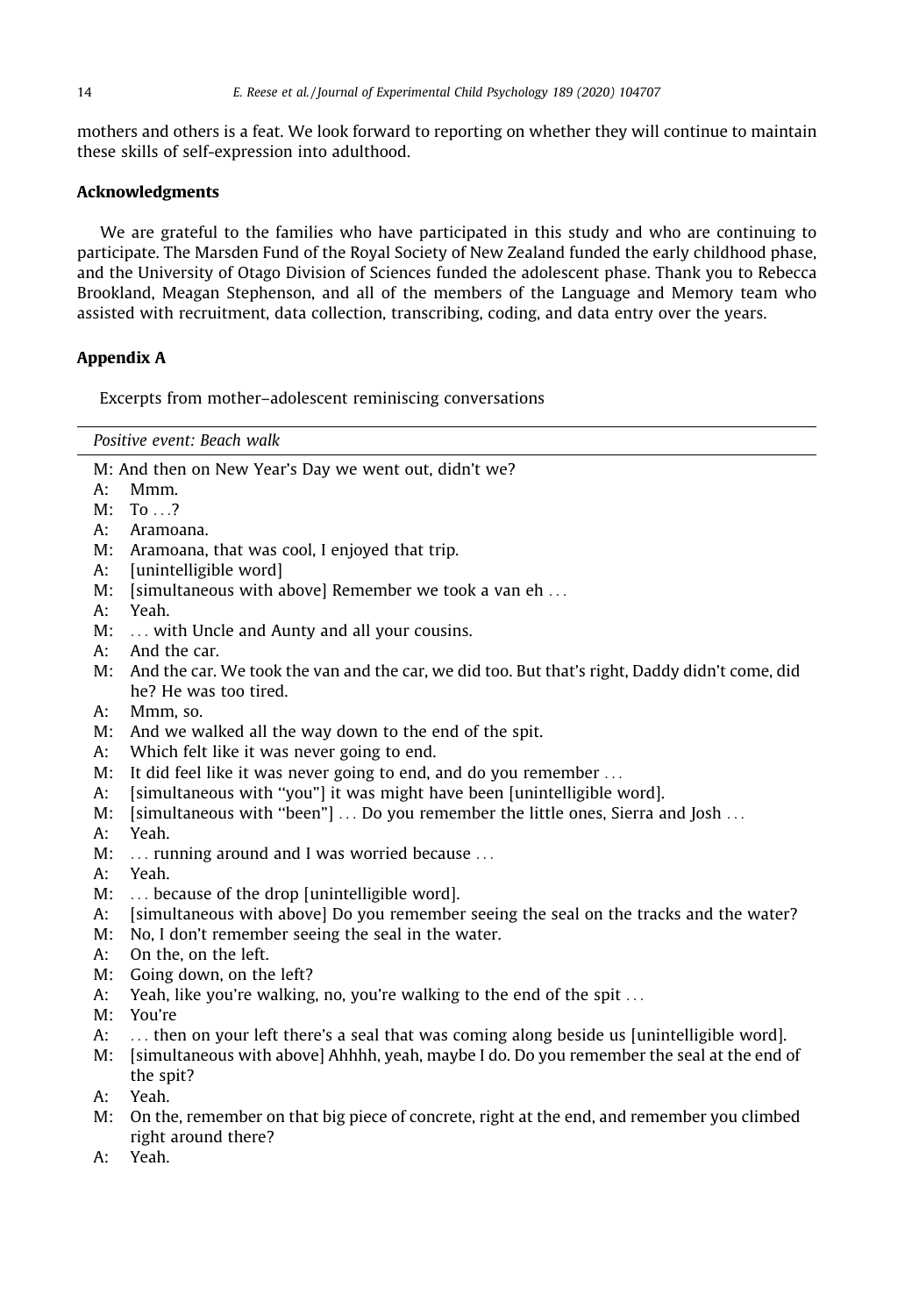- M: And I didn't want you to.
- A: Yeah.
- M: And then I got [unintelligible word].
- A: Yeah, he was like about a meter and a half away, but it was still pushing this way.
- M: Yeah.
- A: ... there was a rock in the way.
- M: Yeah, but there was a big drop down to the ocean that's why I didn't want you climbing there. Um, and do you remember, we couldn't remember, we couldn't figure out how he got there.
- A: Yeah.
- M: Eh? There was, 'cause he was way up high.
- A: Yeah, and there was the one on that funny cross thing. That wooden cross thing.
- M: At the end as well?
- A: Yeah.
- M: Well, that's the one I'm talking about, isn't it?
- A: Ah yeah, but there was one down behind the rock on the right.
- M: Ah yeah, I didn't see that one 'cause I was too scared to go too far out, 'cause of all the rocks and stuff and the seals, but you weren't ...
- A: Yeah.

# Negative event: Starting a new school

- M: Yeah, so was that quite scary to go to [new school] on the first day when you really didn't want to go there?
- A: [simultaneous with "want"] No, I wasn't scared.
- M: Ah, you weren't scared.
- A: No,
- M: Ah,
- A: Just didn't really like ...
- M: [simultaneous with "didn't"] and you didn't really know anyone.
- A: I wasn't scared about that, I just didn't want to go.
- M: Yeah. And are you a bit better, do you feel a bit better about the school now that you've been there a term?
- A: Not really.
- M: Apart from the religious education ...
- A: If it wasn't for the religious stuff, it would be an okay school.
- M: Yeah. Exactly.
- A: Yeah.
- M: So how much religion do you actually do?
- A: It's, it's, you get it three times a week.
- M: Three times a week, is that religious education?
- A: [simultaneous with "education"] Three or four. Yeah.
- M: Is there any interesting bits in the religious education?
- A: No, I don't listen.
- M: You don't listen?
- A: I doodle.
- M: You doodle, yeah, and do you bring your doodles home for us?
- A: No [laughs].
- M: Okay.

Note. M, mother; A, adolescent.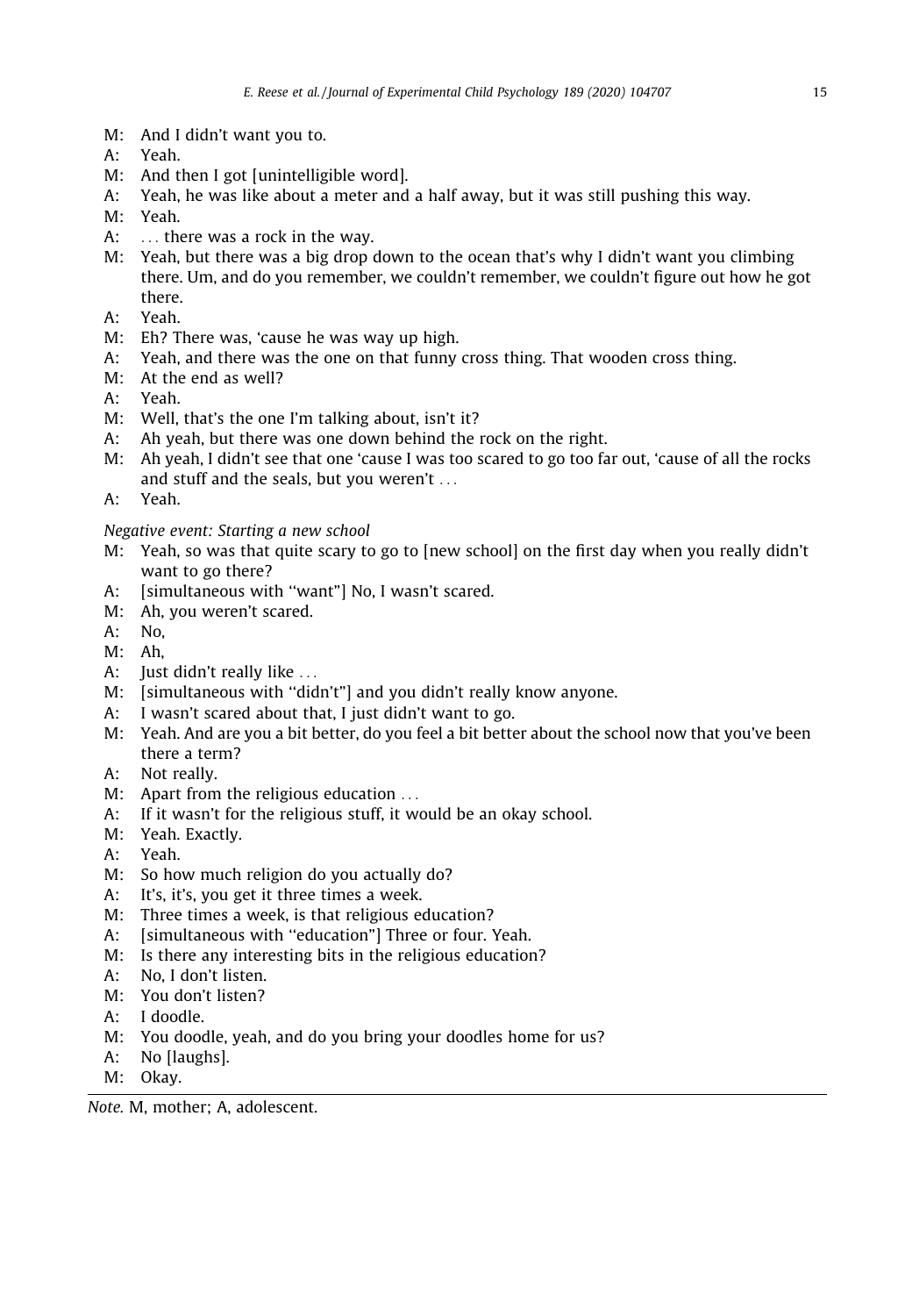# <span id="page-15-0"></span>Appendix B

An adolescent's coherent low-point narrative

Low-point event: Seeing a beggar

- A: There was a beggar on Bond Street Station which was pretty scary. I think it was just because it was bam right there and I got a bit of a shock.
- R: Mmm hmm.
- A: And my mum says she, she doesn't think she saw it as well as us, but I think I stopped and looked at him because I had a surprise.
- R: Okay.
- A: And I was quite, I uh, I had flashes and not really nightmares but just flashes of him, what could have happened and, yeah, and the night, that night was the night before we left England this year, and it was the 25th or 26th of September and, umm, he looked as if he was, had been burnt by a kettle or something like that, not fire, 'cause it, his skin was very, very white.
- R: Hmm.
- A: And I'd had a friend in England who'd been a bit burnt when he was very young, and he got on with things and he was getting a bit bullied by, umm, some of his other kind of friends, but he said that I was the best friend that he'd ever had and he didn't want me to leave England.
- R: Mmm hmm.
- A: And we'd been out shopping before we went to Bond Street, and we'd been to Hamley's and Marks & Spencer to get some lunch, and we would've been going back to King's Cross on the Victoria Line, and he was just there and I think I stopped because I got a surprise, but I also had to hurry so I could get up to Mum because she was getting on the train 'cause there was one that had just arrived. And my sister didn't like it, but she didn't stop, she just carried on. I think it was a different experience, I'd seen beggars before around [unintellible place name] and that, but this one was just a surprise and a shock. So I think it's more I can remember it more clearly.
- R: Mmm hmm.
- A: And I can remember going home and while Jessica was in the bathroom brushing her teeth Mum had a bit of a chat about what could happen to me because Jessica didn't want to talk about it at all.
- R: Okay.
- A: But I kind of wanted to know what might have happened to him.
- R: Mmm hmm.
- A: So, yeah.

Note. A, adolescent; R, researcher.

# References

[Ackil, J. K., Van Abbema, D. L., & Bauer, P. J. \(2003\). After the storm: Enduring differences in mother–child recollections of](http://refhub.elsevier.com/S0022-0965(19)30166-3/h0005) traumatic and nontraumatic events. [Journal of Experimental Child Psychology, 84](http://refhub.elsevier.com/S0022-0965(19)30166-3/h0005), 286–309.

[Adler, J. M., Lodi-Smith, J., Philippe, F. L., & Houle, I. \(2016\). The incremental validity of narrative identity in predicting well](http://refhub.elsevier.com/S0022-0965(19)30166-3/h0010)[being: A review of the field and recommendations for the future.](http://refhub.elsevier.com/S0022-0965(19)30166-3/h0010) Personality and Social Psychology Review, 20, 142–175.

[Arnett, J. J. \(2000\). Emerging adulthood: A theory of development from the late teens through the twenties.](http://refhub.elsevier.com/S0022-0965(19)30166-3/h0015) American [Psychologist, 55](http://refhub.elsevier.com/S0022-0965(19)30166-3/h0015), 469–480.

[Bauer, P., Stennes, L., & Haight, J. \(2003\). Representation of the inner self in autobiography: Women's and men's use of internal](http://refhub.elsevier.com/S0022-0965(19)30166-3/h0020) [states language in personal narratives.](http://refhub.elsevier.com/S0022-0965(19)30166-3/h0020) Memory, 11, 27–42.

[Bird, A., & Reese, E. \(2006\). Emotional reminiscing and development of an autobiographical self.](http://refhub.elsevier.com/S0022-0965(19)30166-3/h0025) Developmental Psychology, 42, [613–626.](http://refhub.elsevier.com/S0022-0965(19)30166-3/h0025)

- [Bohanek, J. G., Fivush, R., Zaman, W., Lepore, C. E., Merchant, S., & Duke, M. P. \(2009\). Narrative interaction in family dinnertime](http://refhub.elsevier.com/S0022-0965(19)30166-3/h0030) conversations. [Merrill-Palmer Quarterly, 55](http://refhub.elsevier.com/S0022-0965(19)30166-3/h0030), 488–515.
- [Bohn, A., & Berntsen, D. \(2008\). Life story development in childhood: The development of life story abilities and the acquisition](http://refhub.elsevier.com/S0022-0965(19)30166-3/h0035) [of cultural life scripts from late middle childhood to adolescence.](http://refhub.elsevier.com/S0022-0965(19)30166-3/h0035) Developmental Psychology, 44, 1135–1147.

[Cleveland, E. S., & Morris, A. \(2014\). Autonomy support and structure enhance children's memory and motivation to reminisce:](http://refhub.elsevier.com/S0022-0965(19)30166-3/h0040) A parental training study. [Journal of Cognition and Development, 15](http://refhub.elsevier.com/S0022-0965(19)30166-3/h0040), 414–436.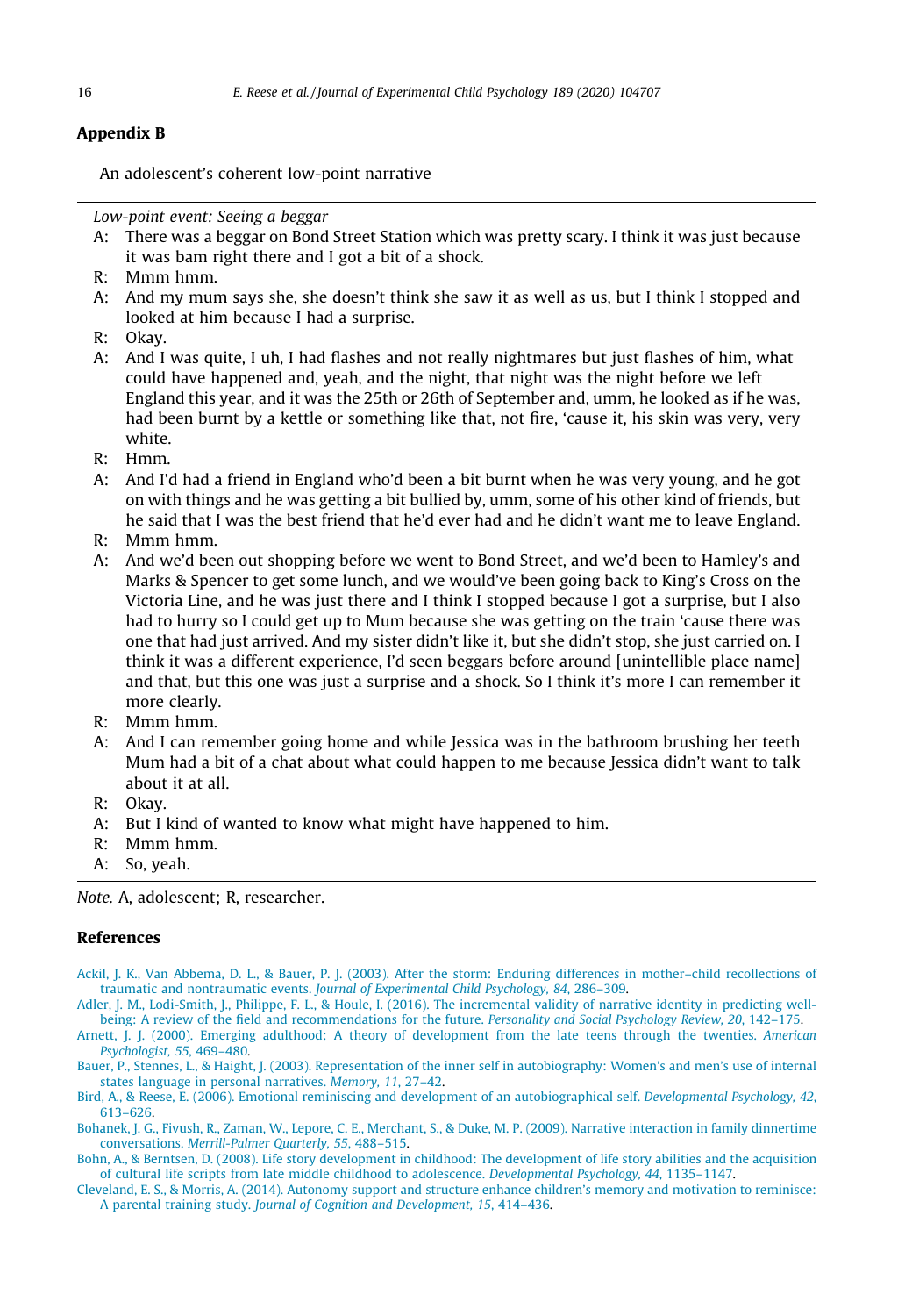<span id="page-16-0"></span>[Eisenberg, A. R. \(1985\). Learning to describe past experiences in conversation.](http://refhub.elsevier.com/S0022-0965(19)30166-3/h0045) Discourse Processes, 8, 177–204.

- [Elley, W. B., & Irving, J. C. \(1976\). Revised socio-economic index for New Zealand.](http://refhub.elsevier.com/S0022-0965(19)30166-3/h0050) New Zealand Journal of Educational Studies, 11,  $25 - 36$
- [Farrant, K., & Reese, E. \(2000\). Maternal style and children's participation in reminiscing: Stepping stones in children's](http://refhub.elsevier.com/S0022-0965(19)30166-3/h0055) [autobiographical memory development.](http://refhub.elsevier.com/S0022-0965(19)30166-3/h0055) Journal of Cognition and Development, 1, 193–225.
- [Fivush, R. \(2007\). Maternal reminiscing style and children's developing understanding of self and emotion.](http://refhub.elsevier.com/S0022-0965(19)30166-3/h0060) Clinical Social Work [Journal, 35](http://refhub.elsevier.com/S0022-0965(19)30166-3/h0060), 37–46.
- [Fivush, R., Brotman, M. A., Buckner, J. P., & Goodman, S. H. \(2000\). Gender differences in parent–child emotion narratives.](http://refhub.elsevier.com/S0022-0965(19)30166-3/h0065) Sex Roles, 42[, 233–253](http://refhub.elsevier.com/S0022-0965(19)30166-3/h0065).
- [Fivush, R., Habermas, T., Waters, T. E. A., & Zaman, W. \(2011\). The making of autobiographical memory: Intersections of culture,](http://refhub.elsevier.com/S0022-0965(19)30166-3/h0070) narratives and history. [International Journal of Psychology, 46](http://refhub.elsevier.com/S0022-0965(19)30166-3/h0070), 321–345.
- [Fivush, R., Haden, C., & Adam, S. \(1995\). Structure and coherence of preschoolers' personal narratives over time: Implications for](http://refhub.elsevier.com/S0022-0965(19)30166-3/h0075) childhood amnesia. [Journal of Experimental Child Psychology, 60](http://refhub.elsevier.com/S0022-0965(19)30166-3/h0075), 32–56.
- [Fivush, R., Haden, C. A., & Reese, E. \(2006\). Elaborating on elaborations: Role of maternal reminiscing style in cognitive and](http://refhub.elsevier.com/S0022-0965(19)30166-3/h0080) [socioemotional development.](http://refhub.elsevier.com/S0022-0965(19)30166-3/h0080) Child Development, 77, 1568–1588.
- [Fivush, R., Marin, K., McWilliams, K., & Bohanek, J. G. \(2009\). Family reminiscing style: Parent gender and emotional focus in](http://refhub.elsevier.com/S0022-0965(19)30166-3/h0085) relation to child well-being. [Journal of Cognition and Development, 10](http://refhub.elsevier.com/S0022-0965(19)30166-3/h0085), 210–235.
- [Fivush, R., & Nelson, K. \(2004\). Culture and language in the emergence of autobiographical memory.](http://refhub.elsevier.com/S0022-0965(19)30166-3/h0090) Psychological Science, 15, [573–577](http://refhub.elsevier.com/S0022-0965(19)30166-3/h0090).
- Graneist, A., & Habermas, T. (2019). Exploring gender differences in the use of internal state language in mother–adolescent reminiscing. Sex Roles. <https://doi.org/10.1007/s11199-019-01053-9> (Advance online publication).
- [Habermas, T., & Bluck, S. \(2000\). Getting a life: The emergence of the life story in adolescence.](http://refhub.elsevier.com/S0022-0965(19)30166-3/h0100) Psychological Bulletin, 126, [748–769](http://refhub.elsevier.com/S0022-0965(19)30166-3/h0100).
- [Habermas, T., & de Silveira, C. \(2008\). The development of global coherence in life narratives across adolescence: Temporal,](http://refhub.elsevier.com/S0022-0965(19)30166-3/h0105) causal and thematic aspects. [Developmental Psychology, 44](http://refhub.elsevier.com/S0022-0965(19)30166-3/h0105), 707–721.
- [Habermas, T., & Reese, E. \(2015\). Getting a life takes time: The development of the life story in adolescence, its precursors and](http://refhub.elsevier.com/S0022-0965(19)30166-3/h0110) consequences. [Human Development, 58](http://refhub.elsevier.com/S0022-0965(19)30166-3/h0110), 172–201.
- [Haden, C. A., & Ornstein, P. A. \(2009\). Research on talking about the past: The past, present, and future.](http://refhub.elsevier.com/S0022-0965(19)30166-3/h0115) Journal of Cognition and [Development, 10](http://refhub.elsevier.com/S0022-0965(19)30166-3/h0115), 135–142.
- [Haden, C. A., Ornstein, P. A., Rudek, D. J., & Cameron, D. \(2009\). Reminiscing in the early years: Patterns of maternal](http://refhub.elsevier.com/S0022-0965(19)30166-3/h0120) elaborativeness and children's remembering. [International Journal of Behavioral Development, 33](http://refhub.elsevier.com/S0022-0965(19)30166-3/h0120), 118–130.
- [Havighurst, S. S., Wilson, K. R., Harley, A. E., Kehoe, C., Efron, D., & Prior, M. R. \(2013\). ''Tuning into Kids": Reducing young](http://refhub.elsevier.com/S0022-0965(19)30166-3/h0125) [children's behavior problems using an emotion coaching parenting program.](http://refhub.elsevier.com/S0022-0965(19)30166-3/h0125) Child Psychiatry & Human Development,  $44$ , [247–264](http://refhub.elsevier.com/S0022-0965(19)30166-3/h0125).
- [Hedrick, A. M., Haden, C. A., & Ornstein, P. A. \(2009\). Elaborative talk during and after an event: Conversational style influences](http://refhub.elsevier.com/S0022-0965(19)30166-3/h0130) children's memory reports. [Journal of Cognition and Development, 10](http://refhub.elsevier.com/S0022-0965(19)30166-3/h0130), 188–209.
- [Hudson, J. A. \(1990\). The emergence of autobiographical memory in mother–child conversation. In R. Fivush & J. A. Hudson](http://refhub.elsevier.com/S0022-0965(19)30166-3/h0135) (Eds.), Knowing and remembering in young children [\(pp. 166–196\). Hillsdale, NJ: Lawrence Erlbaum.](http://refhub.elsevier.com/S0022-0965(19)30166-3/h0135)
- [Jack, F., MacDonald, S., Reese, E., & Hayne, H. \(2009\). Maternal reminiscing style during early childhood predicts the age of](http://refhub.elsevier.com/S0022-0965(19)30166-3/h0140) [adolescents' earliest memories.](http://refhub.elsevier.com/S0022-0965(19)30166-3/h0140) Child Development, 80, 496–505.
- [Köber, C., Schmiedek, F., & Habermas, T. \(2015\). Characterizing lifespan development of three aspects of coherence in life](http://refhub.elsevier.com/S0022-0965(19)30166-3/h0145) [narratives: A cohort-sequential study.](http://refhub.elsevier.com/S0022-0965(19)30166-3/h0145) Developmental Psychology, 51, 260–275.
- [Larkina, M., & Bauer, P. J. \(2010\). The role of maternal verbal, affective, and behavioral support in preschool children's](http://refhub.elsevier.com/S0022-0965(19)30166-3/h0150) [independent and collaborative autobiographical memory reports.](http://refhub.elsevier.com/S0022-0965(19)30166-3/h0150) Cognitive Development, 25, 309–324.
- [MacDonald, S., Uesiliana, K., & Hayne, H. \(2000\). Cross-cultural and gender differences in childhood amnesia.](http://refhub.elsevier.com/S0022-0965(19)30166-3/h0155) Memory, 8, [365–376](http://refhub.elsevier.com/S0022-0965(19)30166-3/h0155).
- [Manczak, E. M., McLean, K. C., McAdams, D. P., & Chen, E. \(2015\). Physiological reactivity during parent–adolescent discussions:](http://refhub.elsevier.com/S0022-0965(19)30166-3/h0160) [Associations with scaffolding behaviors and relationship quality.](http://refhub.elsevier.com/S0022-0965(19)30166-3/h0160) Annals of Behavioral Medicine, 49, 522–531.
- [McAdams, D. P. \(1995\). What do we know when we know a person?](http://refhub.elsevier.com/S0022-0965(19)30166-3/h0165) Journal of Personality, 63, 365–396.
- [McGuigan, F., & Salmon, K. \(2004\). The time to talk: The influence of the timing of adult–child talk on children's event memory.](http://refhub.elsevier.com/S0022-0965(19)30166-3/h0170) [Child Development, 75](http://refhub.elsevier.com/S0022-0965(19)30166-3/h0170), 669–686.
- [McLean, K., & Mansfield, C. \(2011\). The co-construction of adolescent narrative identity: Narrative processing as a function of](http://refhub.elsevier.com/S0022-0965(19)30166-3/h0175) [adolescent age, gender, and maternal scaffolding.](http://refhub.elsevier.com/S0022-0965(19)30166-3/h0175) Developmental Psychology, 48, 436–447.
- [McLean, K. C., & Breen, A. V. \(2009\). Processes and content of narrative identity development in adolescence: Gender and well](http://refhub.elsevier.com/S0022-0965(19)30166-3/h0180)being. [Developmental Psychology, 45](http://refhub.elsevier.com/S0022-0965(19)30166-3/h0180), 702–710.
- [McLean, K. C., Pasupathi, M., & Pals, J. L. \(2007\). Selves creating stories creating selves: A process model of self-development.](http://refhub.elsevier.com/S0022-0965(19)30166-3/h0185) [Personality and Social Psychology Review, 11](http://refhub.elsevier.com/S0022-0965(19)30166-3/h0185), 262–278.
- McLean, K. C., Syed, M., Pasupathi, M., Adler, J., Dunlop, W. L., & McCoy, T. (2019). The empirical structure of narrative identity: The initial. Big Three. Journal of Personality and Social Psychology. Advance online publication.. [https://doi.org/10.1037/](https://doi.org/10.1037/pspp0000247) [pspp0000247](https://doi.org/10.1037/pspp0000247).
- [Miller, P. J., Potts, R., Fung, H., Hoogstra, L., & Mintz, J. \(1990\). Narrative practices and the social construction of self in childhood.](http://refhub.elsevier.com/S0022-0965(19)30166-3/h0195) [American Ethnologist, 17](http://refhub.elsevier.com/S0022-0965(19)30166-3/h0195), 292–311.
- [Nelson, K. \(1993\). The psychological and social origins of autobiographical memory.](http://refhub.elsevier.com/S0022-0965(19)30166-3/h0200) Psychological Science, 4, 7–14.
- [Nelson, K., & Fivush, R. \(2004\). The emergence of autobiographical memory: A social cultural developmental theory.](http://refhub.elsevier.com/S0022-0965(19)30166-3/h0205) [Psychological Review, 111](http://refhub.elsevier.com/S0022-0965(19)30166-3/h0205), 486–511.
- [Peterson, C., Jesso, B., & McCabe, A. \(1999\). Encouraging narratives in preschoolers: An intervention study.](http://refhub.elsevier.com/S0022-0965(19)30166-3/h0210) Journal of Child [Language, 26](http://refhub.elsevier.com/S0022-0965(19)30166-3/h0210), 49–67.
- [Peterson, C., & McCabe, A. \(1992\). Parental styles of narrative elicitation: Effect on children's narrative structure and content.](http://refhub.elsevier.com/S0022-0965(19)30166-3/h0215) [First Language, 12](http://refhub.elsevier.com/S0022-0965(19)30166-3/h0215), 299–321.